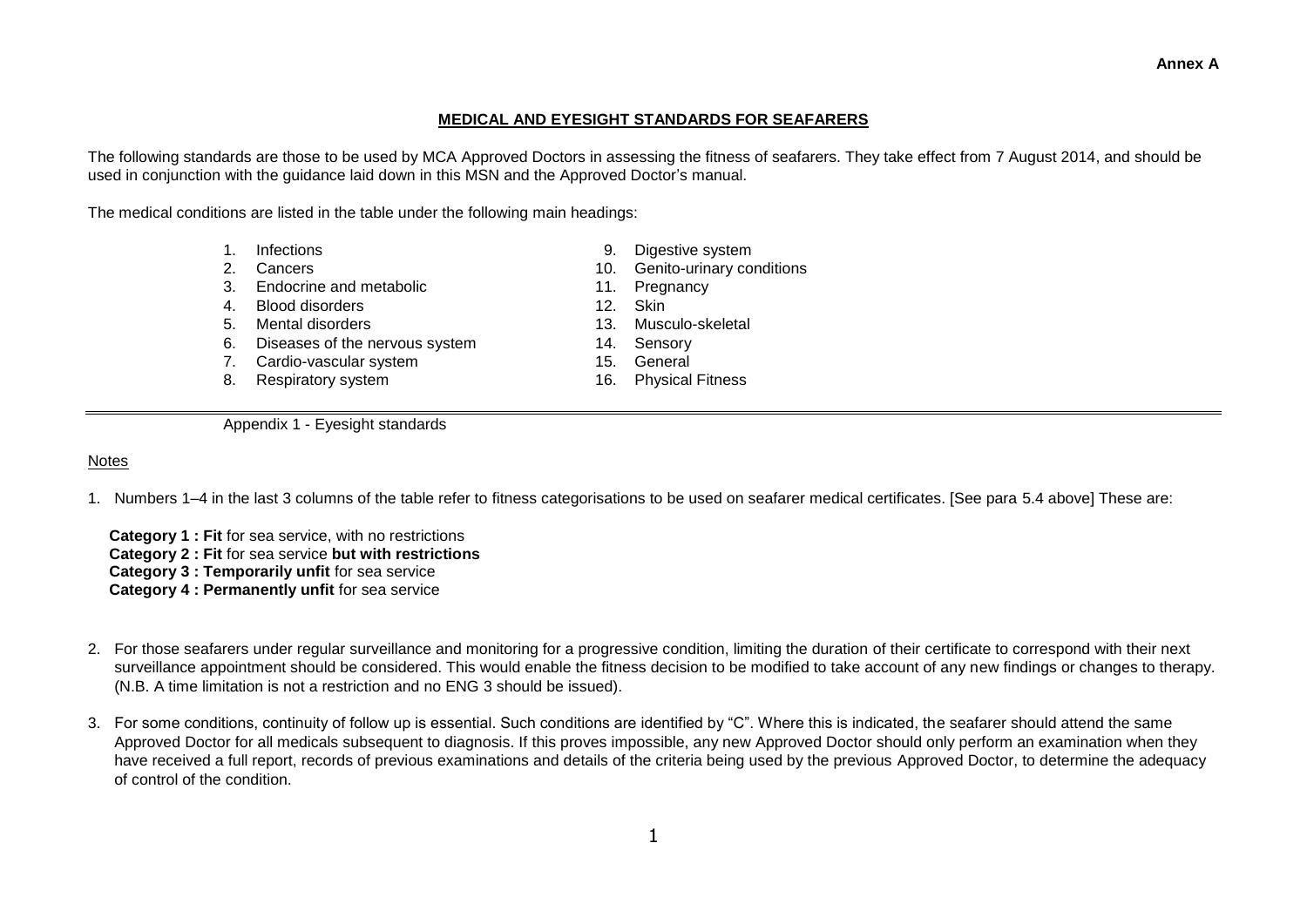- 4. Complex conditions will often require a specialist assessment of fitness for return to seafaring. Such conditions are identified by 'S'. Approved Doctors who are not registered specialists in occupational medicine should, if they are in any doubt about fitness;
	- either refer the seafarer to an Approved Doctor who is a registered specialist; or

- obtain a report from a specialist in the relevant clinical speciality, asking specific questions which address risks relevant to the illness under working conditions at sea and fitness for the duties proposed, prior to issuing a certificate.

- 5. Examples of standard restrictions are given in chapter 3 of the Approved Doctor's Manual. In accordance with the requirements of the revised International Convention on Standards of Training, Certification and Watchkeeping (STCW 78 as amended), sea areas are defined as: UK near-coastal: within 150 miles from a safe haven in the UK or 30 miles from a safe haven in Eire; or Unlimited: worldwide
- 6. Where maintenance of fitness is dependent on continuing use of medical devices, medication or surveillance, the issue of a certificate may be made conditional on compliance. To preserve confidentiality this requirement need not be entered on the certificate but should be discussed with the seafarer and recorded in writing with a copy of the conditions given to the seafarer. This may also require issue of a time limited certificate (see 3).
- 7. Eyesight Testing (item 14.4 in the table) detailed standards are attached as Appendix 1 to the table.
- 8. Physical fitness testing (item 16 in the Table) guidance on assessment of minimum entry-level and in-service physical abilities for seafarers has been agreed and issued as an amendment to the STCW Code at Table B-I/9*.* A copy of this is attached as Appendix 2 to the table.
- 9. Cognitive impairment Approved Doctors should be alert to the possibility of cognitive impairment and recognise that assessment by a neuro-psychologist may be appropriate, for instance in those who have had head injuries.
- 10. It is expected that Approved Doctors will be complying in all cases with current clinical guidelines on diagnosis and advice.
- 11. Discretion Approved Doctors may exercise reasonable discretion when certain conditions are newly diagnosed in a seafarer who only works on vessels operating close to shore and who can be put ashore readily without recourse to emergency services. The condition should neither pose a safety-critical risk in the job performed, nor lead to serious complications within the time taken to return to shore and obtain medical care. The basis for applying any such discretion should be fully explained to the seafarer and normally a certificate, suitably restricted (both medically and geographically) of not more than 3 months duration should be issued, so that progress towards resolution of the condition can be monitored.
- 12**.** Use of Approved Doctor's Manual: The table shows where additional guidance on particular conditions is provided for Approved Doctors. In these cases, the table entries are a summary of a more complex decision process, and ADs should consult the Approved Doctor's Manual before making a decision.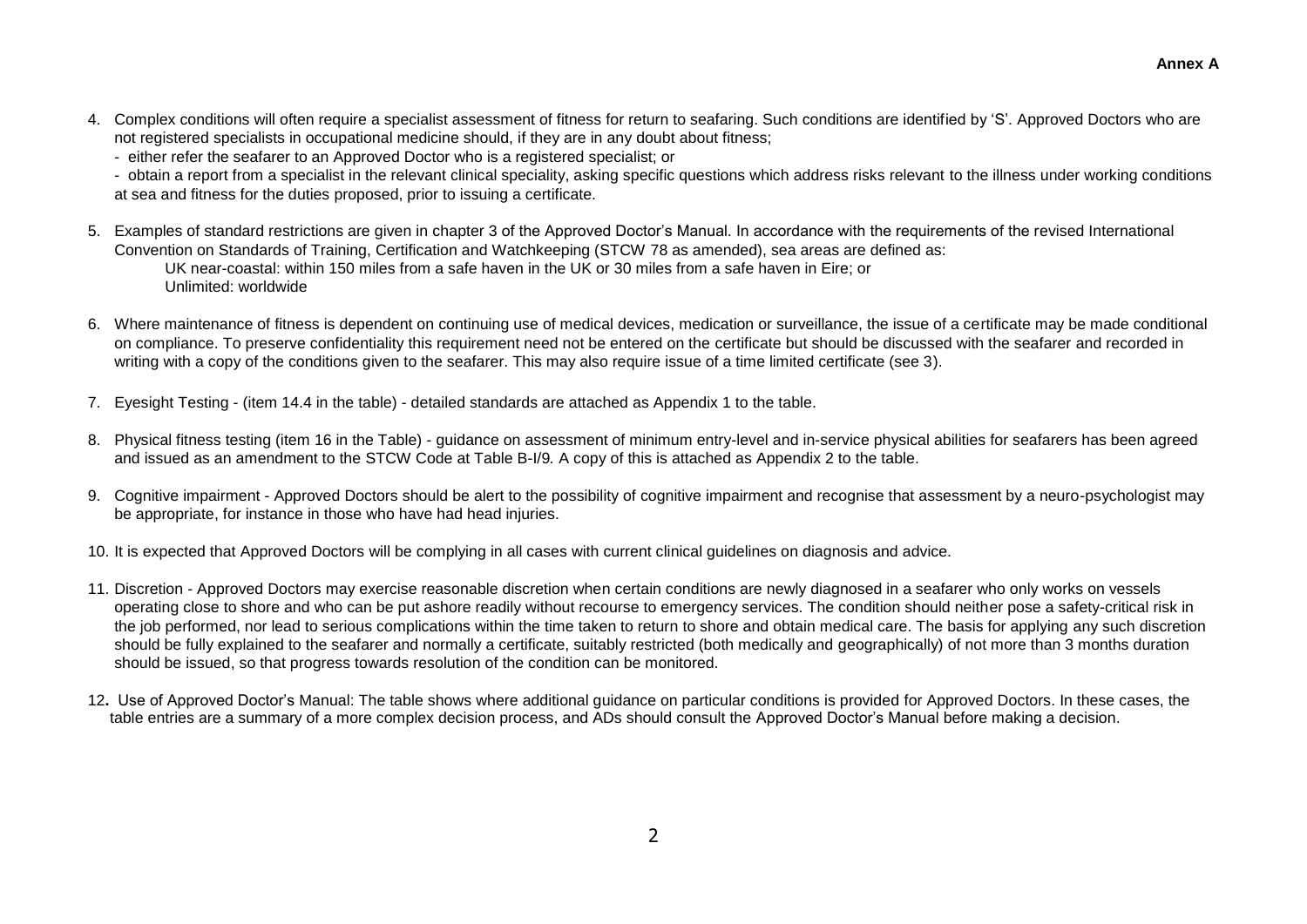# **Table of Standards**

| Ref<br><b>No</b> | <b>Condition</b>                                                                                                                                                                        | Rationale, risk<br>basis/Justification                                                                                                                                             | <b>Advice to seafarers and</b><br>maritime industry.<br><b>Preventative measures</b>                                                                                                                                   | New diagnosis or current<br>condition (see note 11 above)       | Fitness category after investigation/resolution<br><b>Reasonable adjustments</b>                                                                                                                                                                                                                                                                                                                                                                                             |
|------------------|-----------------------------------------------------------------------------------------------------------------------------------------------------------------------------------------|------------------------------------------------------------------------------------------------------------------------------------------------------------------------------------|------------------------------------------------------------------------------------------------------------------------------------------------------------------------------------------------------------------------|-----------------------------------------------------------------|------------------------------------------------------------------------------------------------------------------------------------------------------------------------------------------------------------------------------------------------------------------------------------------------------------------------------------------------------------------------------------------------------------------------------------------------------------------------------|
| 1.0              | <b>INFECTIONS</b>                                                                                                                                                                       |                                                                                                                                                                                    |                                                                                                                                                                                                                        |                                                                 |                                                                                                                                                                                                                                                                                                                                                                                                                                                                              |
| 1.1              | <b>Gastro intestinal</b><br>infection (seafarers<br>should be familiar with<br>procedures in Chapter 14<br>of the MCA Code of Safe<br><b>Working Practices for</b><br>Merchant Seamen). | Infection risk to others.<br>risk of recurrence.                                                                                                                                   | Awareness of risks. Pre-<br>voyage questionnaire and<br>requirement to report<br>symptoms: especially catering<br>staff. Withdraw from food<br>handling and increase hygiene<br>standards if case occurs on<br>voyage. | 3 - until resolved.                                             | Non-catering duties -<br>1 - when satisfactorily treated OR resolved.<br>Catering duties - Fitness decision to be based on<br>medical advice. May require bacteriological clearance of<br>faecal specimens if suspicion of bacterial cause that may<br>be persistent.                                                                                                                                                                                                        |
| 1.2              | Other infection.                                                                                                                                                                        | Infection risk to others.<br>risk of recurrence. See<br>MGN 399 for advice<br>on prevention of<br>infectious disease at<br>sea by immunisations<br>and anti-malaria<br>medication. | Inoculation, malaria<br>prophylaxis.                                                                                                                                                                                   | 3 - until resolved                                              | Clinical decision based on nature of infection.                                                                                                                                                                                                                                                                                                                                                                                                                              |
| 1.3              | <b>Pulmonary TB.</b><br><b>AD Guidance 1</b>                                                                                                                                            | Infection risk to others.<br>risk of recurrence.                                                                                                                                   | Screening: X-ray, skin test.<br>Early recognition of cases and<br>contact tracing.                                                                                                                                     | 3 - Positive screening test or clinical<br>history <sup>1</sup> | 1 - (a) when assessment completed AND no disease<br>identified or<br>(b) when treatment has been completed AND<br>disease resolved<br>1 time limited - issue certificate for 3 months - if in<br>contact with infectious case in the last three months<br>2 time limited - restricted to UK near-coastal waters.<br>until next appointment - when no longer infectious but<br>still on treatment and under specialist supervision.<br>4 - Relapse or severe residual damage. |

 $1$   $\rm A$ ssessment based on clinical history in residents of countries with incidence rates below 50 per 100,000. Chest X-ray or other specific diagnostic test in

 $\overline{a}$ 

<sup>(</sup>a) new seafarers from countries with higher rates, or

<sup>(</sup>b) where clinically indicated

and every four years thereafter. (Check categorisation of countries on [www.who.int/ith](http://www.who.int/ith)/maps)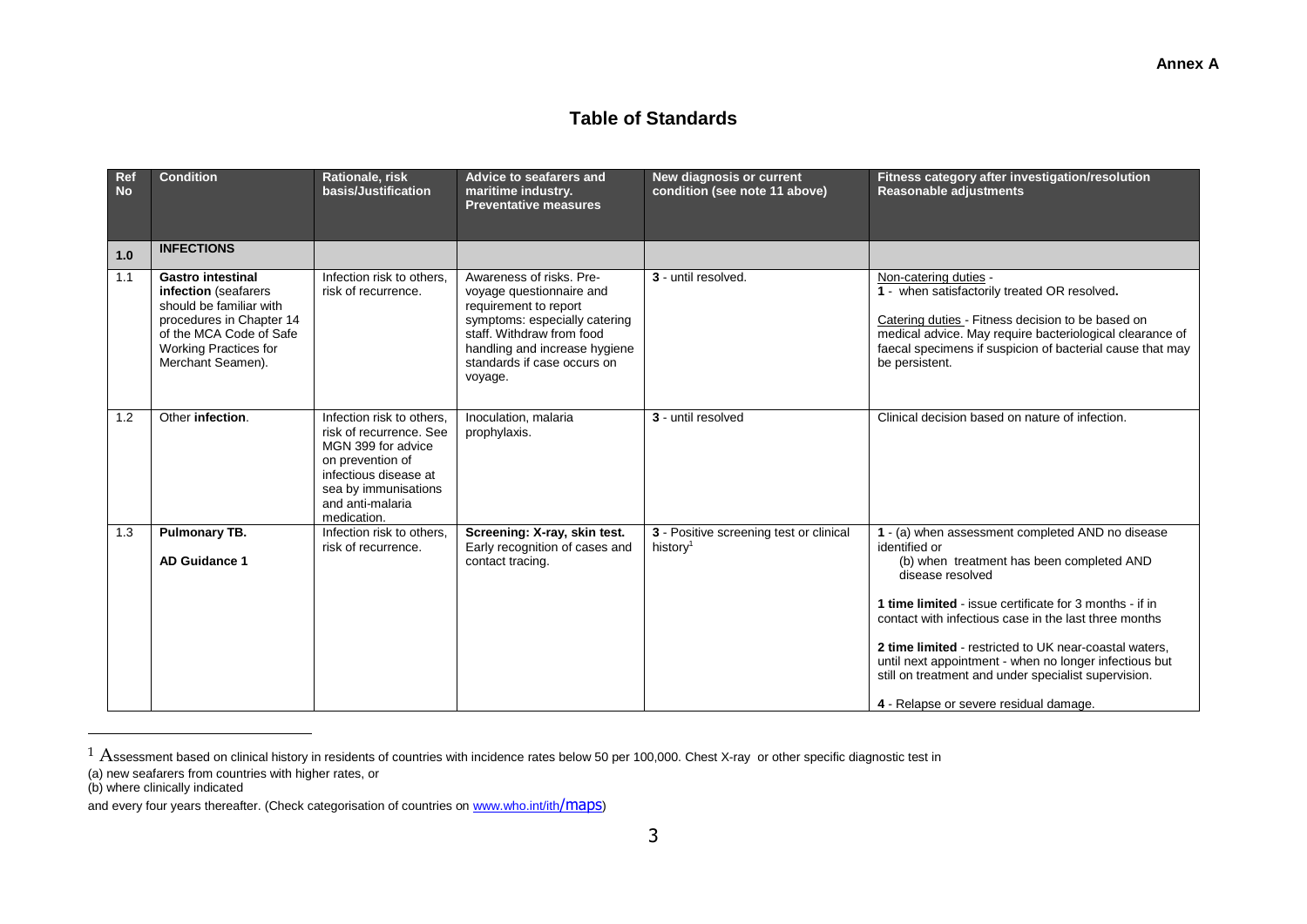| Ref<br><b>No</b> | <b>Condition</b>                           | Rationale, risk<br>basis/Justification                                                     | Advice to seafarers and<br>maritime industry.<br><b>Preventative measures</b>                     | New diagnosis or current<br>condition (see note 11 above)                                                                                                         | Fitness category after investigation/resolution<br><b>Reasonable adjustments</b>                                                                                                                                                                                                                                                                                                                                                                                                                                                                                                                        |
|------------------|--------------------------------------------|--------------------------------------------------------------------------------------------|---------------------------------------------------------------------------------------------------|-------------------------------------------------------------------------------------------------------------------------------------------------------------------|---------------------------------------------------------------------------------------------------------------------------------------------------------------------------------------------------------------------------------------------------------------------------------------------------------------------------------------------------------------------------------------------------------------------------------------------------------------------------------------------------------------------------------------------------------------------------------------------------------|
|                  |                                            |                                                                                            |                                                                                                   |                                                                                                                                                                   | See AD guidance 1                                                                                                                                                                                                                                                                                                                                                                                                                                                                                                                                                                                       |
| 1.4              | <b>Sexually transmissible</b><br>diseases. | Acute disability,<br>recurrence.                                                           | Advice on safe sex and if<br>infected, on risks to sexual<br>partners. Supply of condoms.         | 3 - until diagnosis confirmed and<br>treatment initiated<br>Consider 2, UK near-coastal, if oral<br>treatment regime in place and<br>symptoms non-incapacitating. | 1 - on successful completion of treatment, confirmed by<br>tests for lack of infectivity where clinically indicated.                                                                                                                                                                                                                                                                                                                                                                                                                                                                                    |
| 1.5              | $HIV+$<br><b>AD Guidance 2</b>             | Progression to AIDS.<br>Transmissible by<br>contact with blood or<br>other body fluids.    | Advice on safe sex and if<br>infected, on risks to sexual<br>partners. Supply of condoms.         |                                                                                                                                                                   | 1 - HIV stage 1, CD4 count above 350 and no<br>reasonably foreseeable risk of disease progression from<br>side effects of treatment or requirements for frequent<br>surveillance. (Time limited where appropriate.)<br>2 - restricted to UK near-coastal waters: HIV stage 2,<br>CD4 count above 350 AND low risk of disease<br>progression<br>3 - treatable HIV associated conditions present OR<br>treatment likely to cause impairing side effects.<br>4 - impairing HIV associated conditions without scope for<br>improvement.<br>S - Obtain specialist opinion if uncertain.<br>See AD guidance 2 |
| 1.6              | <b>Hepatitis A</b>                         | Transmissible by food<br>or water contamination                                            | Immunisation - see MGN 399.<br>Good food and personal<br>hygiene                                  | 3 - until jaundice resolved AND liver<br>function tests returned to normal                                                                                        | 1 - Provided full recovery confirmed by liver function<br>testing.                                                                                                                                                                                                                                                                                                                                                                                                                                                                                                                                      |
| 1.7              | Hepatitis B, C etc<br><b>AD Guidance 2</b> | Transmissible by<br>contact with blood or<br>other body fluids. May<br>be persistent after | Immunisation - see MGN 399.<br>Safe sex and protection<br>against contact with infected<br>blood. | 3 - until jaundice resolved AND liver<br>function tests returned to normal.                                                                                       | 1 - if full recovery AND confirmation of low level of<br>infectivity.<br>Case by case decision taking based on duties and                                                                                                                                                                                                                                                                                                                                                                                                                                                                               |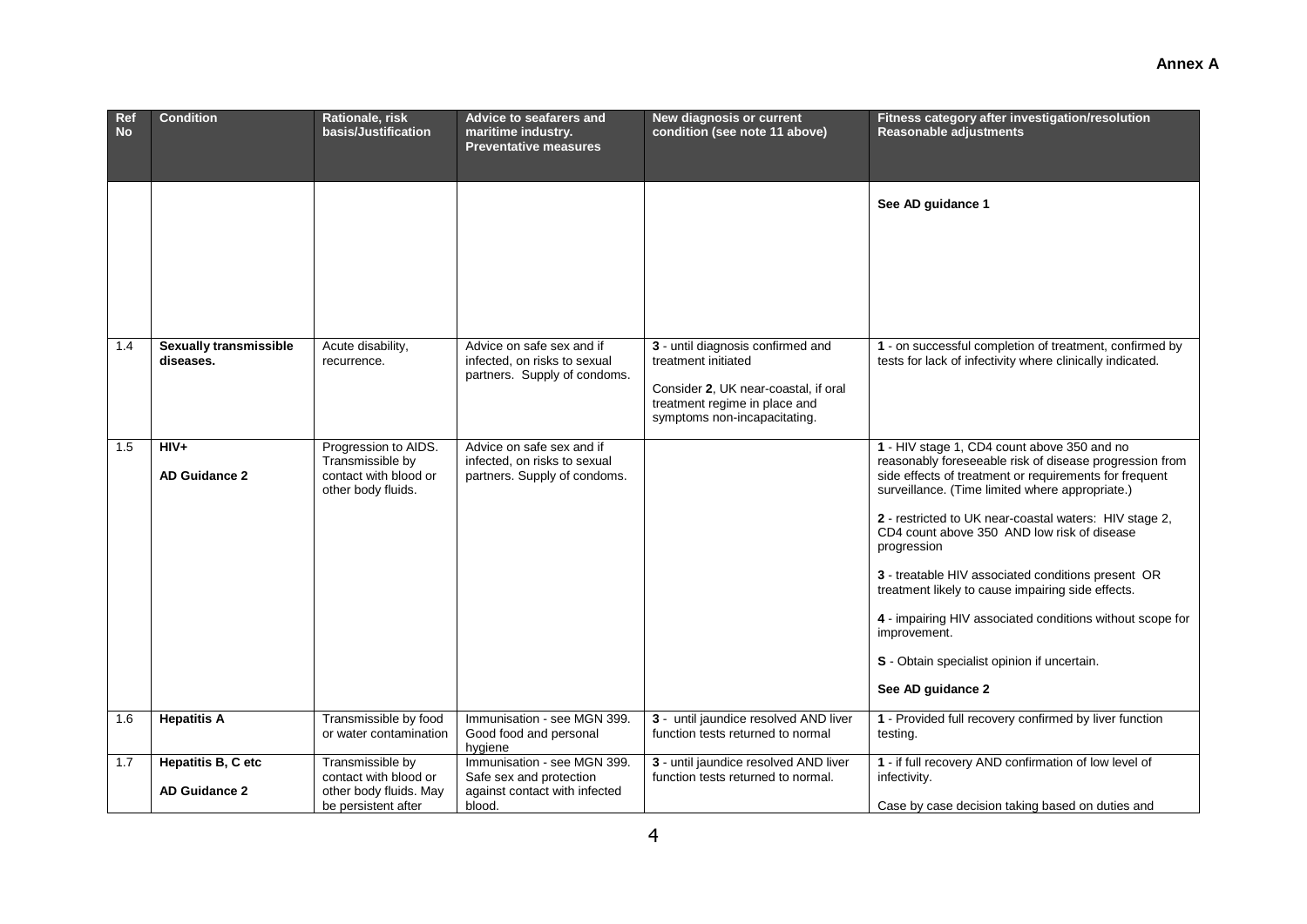| Ref<br><b>No</b> | <b>Condition</b>                                                                                             | Rationale, risk<br>basis/Justification                                                                                  | <b>Advice to seafarers and</b><br>maritime industry.<br><b>Preventative measures</b>                                                                                                                                                                                                                                                                           | New diagnosis or current<br>condition (see note 11 above)                                                                                | Fitness category after investigation/resolution<br>Reasonable adjustments                                                                                                                                                                                                                                                                                                                                                                                                                                                                                                                                                                                                                            |
|------------------|--------------------------------------------------------------------------------------------------------------|-------------------------------------------------------------------------------------------------------------------------|----------------------------------------------------------------------------------------------------------------------------------------------------------------------------------------------------------------------------------------------------------------------------------------------------------------------------------------------------------------|------------------------------------------------------------------------------------------------------------------------------------------|------------------------------------------------------------------------------------------------------------------------------------------------------------------------------------------------------------------------------------------------------------------------------------------------------------------------------------------------------------------------------------------------------------------------------------------------------------------------------------------------------------------------------------------------------------------------------------------------------------------------------------------------------------------------------------------------------|
|                  |                                                                                                              | clinically resolved.<br>Risk of permanent<br>liver impairment and<br>liver cancer.                                      |                                                                                                                                                                                                                                                                                                                                                                |                                                                                                                                          | voyage patterns.<br>4 - Persistent liver disease OR cancer-causing<br>impairment of function OR high risk of complications<br>See AD guidance 2                                                                                                                                                                                                                                                                                                                                                                                                                                                                                                                                                      |
| 2.0              | <b>CANCERS</b>                                                                                               |                                                                                                                         |                                                                                                                                                                                                                                                                                                                                                                |                                                                                                                                          |                                                                                                                                                                                                                                                                                                                                                                                                                                                                                                                                                                                                                                                                                                      |
| 2.1              | Malignant neoplasms -<br>including lymphoma,<br>leukaemia and related<br>conditions<br>AD Guidance 3         | Recurrence -<br>especially acute<br>complications e.g. risk<br>to self from bleeding<br>and to others from<br>seizures. | Advice on risk from smoking<br>and sun. Control of asbestos<br>exposure. Screening of breast<br>and cervix.<br>Consider need for safe<br>storage and administration of<br>any medication as well as<br>continued use in the event of<br>adverse effects, infection,<br>other illness or injury. Advise<br>seafarer and, with their<br>agreement, the employer. | 3 - until investigated, treated and<br>prognosis assessed.                                                                               | 1 - cancer diagnosed more than 5 years ago. No<br>continuing risk or impairment.<br>1 - time limited if<br>(a) cancer diagnosed less than 5 years ago AND<br>(b) there is no current impairment of performance of<br>normal or emergency duties or living at sea AND<br>(c) minimal risk of recurrence (see AD Guidance)<br>2 - restricted to UK near-coastal waters if minor<br>continuing impairment that does not interfere with<br>essential tasks AND any recurrence is unlikely to require<br>emergency medical treatment.<br>4 - where significant continuing impairment or risk of<br>recurrence.<br>S - Specialist assessment required.<br>C - Reassessments required.<br>See AD Guidance 3 |
| 3.0              | <b>ENDOCRINE AND</b><br><b>METABOLIC</b>                                                                     |                                                                                                                         |                                                                                                                                                                                                                                                                                                                                                                |                                                                                                                                          |                                                                                                                                                                                                                                                                                                                                                                                                                                                                                                                                                                                                                                                                                                      |
| 3.1              | <b>Endocrine disease</b><br>(thyroid, adrenal including<br>Addison's disease.<br>pituitary, ovaries, testes) | Risk of disability,<br>recurrence or<br>complications                                                                   |                                                                                                                                                                                                                                                                                                                                                                | 3 - until treatment established AND<br>stabilised without adverse effects<br>Consider 2 - case by case<br>assessment for UK near-coastal | Case by case assessment S - if any uncertainty about<br>prognosis or side-effects of treatment. Need to consider<br>likelihood of disabling complications from condition or its<br>treatment, including problems taking medication, and<br>consequences of infection or injury while at sea.<br>Addison's disease: The above risks will usually be such<br>that a certificate for unlimited operations should not be                                                                                                                                                                                                                                                                                 |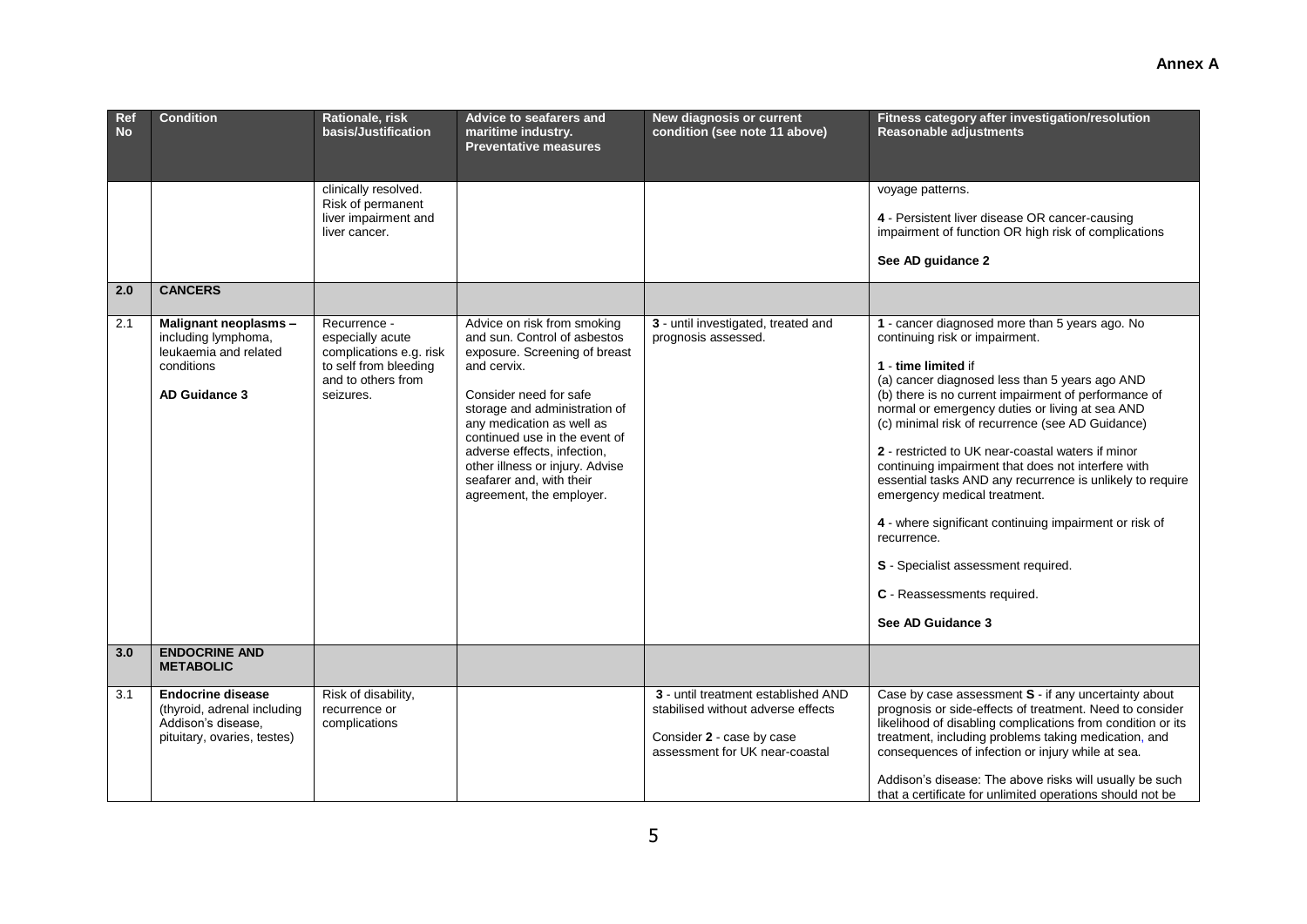| Ref<br><b>No</b> | <b>Condition</b>                                                             | Rationale, risk<br>basis/Justification                                                                                                | <b>Advice to seafarers and</b><br>maritime industry.<br><b>Preventative measures</b> | <b>New diagnosis or current</b><br>condition (see note 11 above)                                                                                                      | Fitness category after investigation/resolution<br><b>Reasonable adjustments</b>                                                                                                                                                                                                                                                                                                                                                                                                                                                                                                                                         |
|------------------|------------------------------------------------------------------------------|---------------------------------------------------------------------------------------------------------------------------------------|--------------------------------------------------------------------------------------|-----------------------------------------------------------------------------------------------------------------------------------------------------------------------|--------------------------------------------------------------------------------------------------------------------------------------------------------------------------------------------------------------------------------------------------------------------------------------------------------------------------------------------------------------------------------------------------------------------------------------------------------------------------------------------------------------------------------------------------------------------------------------------------------------------------|
|                  |                                                                              |                                                                                                                                       |                                                                                      |                                                                                                                                                                       | issued.                                                                                                                                                                                                                                                                                                                                                                                                                                                                                                                                                                                                                  |
| 3.2              | Diabetes - non insulin<br>treated by diet<br><b>AD Guidance 4</b>            | Progression to insulin<br>use, increased risk of<br>visual, neurological<br>and cardiac problems                                      | Screening at medical. Advice<br>on vascular risk factor control                      | 2 time limited - UK near-coastal<br>waters and non-watchkeeping duties<br>until stabilised<br>3 - worldwide and watch-keeping until<br>stabilised - up to 6 months    | 1 - When stabilised, in the absence of complications<br>AND if diet, weight and risk factor control good<br>1 - time limited - When stabilised, if compliance poor.<br>To check diet, weight and vascular risk factor control.<br>Obtain report from treating clinician where there is any<br>doubt about the management of the condition or when<br>any complications from diabetes are suspected.<br>See AD guidance 4                                                                                                                                                                                                 |
| 3.3              | Diabetes - non insulin<br>treated by oral medication<br><b>AD Guidance 4</b> | Progression to insulin<br>use, increased risk of<br>visual, neurological<br>and cardiac problems.<br>Side effects from<br>medication. | Screening at medical.<br>Advice on vascular risk factor<br>control                   | 2 - time limited - UK near-coastal<br>waters and non-watchkeeping duties<br>until stabilised<br>3 -Worldwide and watch-keeping -<br>until stabilised - up to 6 months | 1 - When stabilised, in the absence of complications, if<br>diet, weight AND risk factor control good<br>1 - time limited -<br>a) If compliance poor. To check diet, weight and<br>vascular risk factor control.<br>b) If treating clinician indicates that change of treatment<br>may be needed in next two years<br>2 - as appropriate if side effects from medication e.g.<br>from watchkeeping when using sulphonyl ureas.<br>Obtain report from treating clinician where there is any<br>doubt about the management of the condition or when<br>any complications from diabetes are suspected.<br>See AD guidance 4 |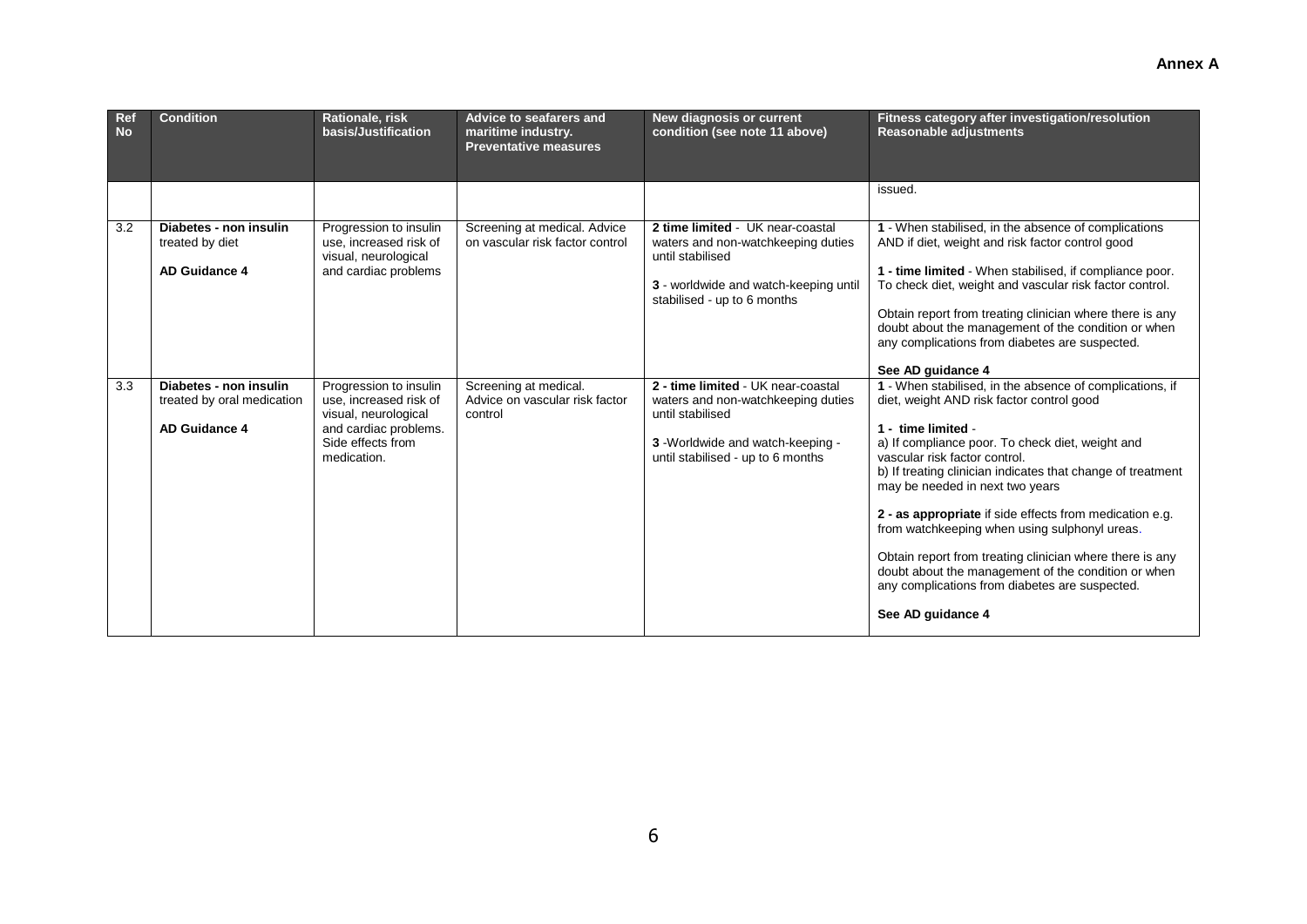# **Annex A**

| 3.4 | Diabetes - insulin using<br><b>AD Guidance 4</b>      | Safety-critical risk from<br>hypoglycaemia. Risk<br>to self from loss of<br>blood glucose control.<br>Increased risk of<br>visual, neurological<br>and cardiac problems    | Advice on vascular risk factor<br>control. Recognition of<br>reduced blood glucose levels;<br>need for sufficient insulin<br>correctly stored. | 3 - from start of treatment until<br>stabilised - up to six months                                                                                    | No unrestricted certificates to be issued.<br>Consider 2 time limited - No solo watchkeeping, no<br>lone working or work at heights.<br>UK near-coastal waters only. May also be considered for<br>waters on vessel with ship's doctor if control excellent<br>and under regular surveillance (see AD guidance),<br>subject to prior individual risk assessment in respect of<br>voyage pattern and routine and emergency duties in<br>proposed employment.<br>4 - If poorly controlled or not compliant with treatment.<br><b>Reassessments C</b><br>See AD guidance 4                                                                                                                                                                                                                                                                                                                                                                                                                                                                                                                                                                                                                                                                                                                                                                        |
|-----|-------------------------------------------------------|----------------------------------------------------------------------------------------------------------------------------------------------------------------------------|------------------------------------------------------------------------------------------------------------------------------------------------|-------------------------------------------------------------------------------------------------------------------------------------------------------|------------------------------------------------------------------------------------------------------------------------------------------------------------------------------------------------------------------------------------------------------------------------------------------------------------------------------------------------------------------------------------------------------------------------------------------------------------------------------------------------------------------------------------------------------------------------------------------------------------------------------------------------------------------------------------------------------------------------------------------------------------------------------------------------------------------------------------------------------------------------------------------------------------------------------------------------------------------------------------------------------------------------------------------------------------------------------------------------------------------------------------------------------------------------------------------------------------------------------------------------------------------------------------------------------------------------------------------------|
| 3.5 | Obesity/abnormal body<br>mass<br><b>AD Guidance 5</b> | Accident to self.<br>reduced mobility and<br>exercise tolerance in<br>routine and<br>emergency duties.<br>Increased risk of<br>arterial disease,<br>diabetes and arthritis | Dietary and health risk advice<br>at medical                                                                                                   | Worldwide - consider 3 - if Body<br>Mass Index over 35 until reduced.<br>Set target weight.<br>UK near-coastal - assess based on<br>job requirements. | $1 -$<br>(a) if BMI between 30 and 35 and attributable solely to<br>physique with broad shoulders/large muscle bulk with<br>main muscles clearly defined and not obscured by<br>subcutaneous fat. OR<br>(b) if capability and exercise test performance average<br>or better, BMI steady and no co-morbidity.<br>1 time limited -<br>(a) if BMI increasing or above 35, OR<br>(b) if capability or exercise test on borderline between<br>average and poor; OR<br>(c) recommendations made at last examination not<br>complied with, but able safely to perform essential duties<br>AND no increased risk from co-morbidity<br>2 - limited to UK near-coastal waters or to restricted<br>duties - if as above and in addition -<br>(a) unable to perform certain tasks but able to meet<br>routine and emergency capabilities for assigned safety<br>critical duties, OR<br>(b) in the presence of other cardiovascular,<br>musculoskeletal or respiratory factors<br>3 - if safety critical duties cannot be performed, exercise<br>test performance is poor, other investigations are in<br>progress or there is demonstrable failure to follow<br>recommendations but the individual may be able to meet<br>requirements after a programme of diet and exercise.<br>4 - If above criteria not met and remediable action is<br>impracticable |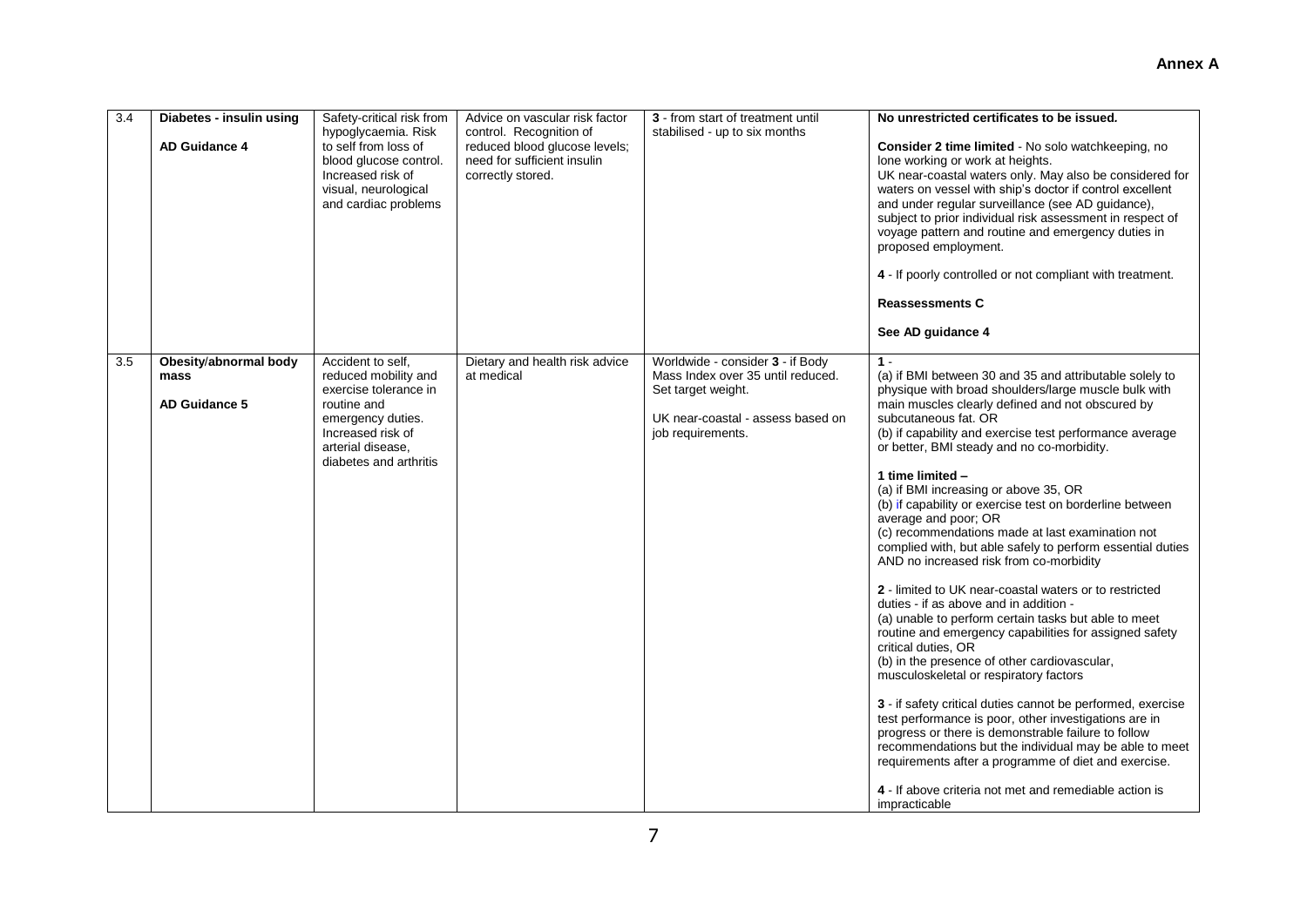| Ref<br><b>No</b> | <b>Condition</b>                                                                                                                                                                                                 | Rationale, risk<br>basis/Justification                                                                                                               | Advice to seafarers and<br>maritime industry.<br><b>Preventative measures</b> | New diagnosis or current<br>condition (see note 11 above)                                                        | Fitness category after investigation/resolution<br><b>Reasonable adjustments</b>                                                                                                                                                                                                                                                                                                                                                                                                                                                                                                                                                                                                                                                                                                            |
|------------------|------------------------------------------------------------------------------------------------------------------------------------------------------------------------------------------------------------------|------------------------------------------------------------------------------------------------------------------------------------------------------|-------------------------------------------------------------------------------|------------------------------------------------------------------------------------------------------------------|---------------------------------------------------------------------------------------------------------------------------------------------------------------------------------------------------------------------------------------------------------------------------------------------------------------------------------------------------------------------------------------------------------------------------------------------------------------------------------------------------------------------------------------------------------------------------------------------------------------------------------------------------------------------------------------------------------------------------------------------------------------------------------------------|
|                  |                                                                                                                                                                                                                  |                                                                                                                                                      |                                                                               |                                                                                                                  | See AD guidance 5                                                                                                                                                                                                                                                                                                                                                                                                                                                                                                                                                                                                                                                                                                                                                                           |
| 4.0              | <b>BLOOD DISORDERS</b>                                                                                                                                                                                           |                                                                                                                                                      |                                                                               |                                                                                                                  |                                                                                                                                                                                                                                                                                                                                                                                                                                                                                                                                                                                                                                                                                                                                                                                             |
| 4.1              | <b>Blood-forming organs</b>                                                                                                                                                                                      | Varied - recurrence of<br>abnormal bleeding<br>and also possibly<br>reduced exercise<br>tolerance or low<br>resistance to<br>infections              |                                                                               | 3 - while under investigation                                                                                    | 4 - Chronic coagulation disorders<br>Case by case assessment for other conditions                                                                                                                                                                                                                                                                                                                                                                                                                                                                                                                                                                                                                                                                                                           |
| 4.2              | Anaemia                                                                                                                                                                                                          | Reduced exercise<br>tolerance                                                                                                                        |                                                                               | 3 - while under investigation for<br>worldwide.<br>Consider 2 for UK near-coastal<br>waters - assess by symptoms | Worldwide - 3 until haemoglobin normal and stable<br>Consider 2 - UK near-coastal waters - case by case<br>assessment                                                                                                                                                                                                                                                                                                                                                                                                                                                                                                                                                                                                                                                                       |
| 4.3              | Splenectomy (history of<br>surgery)                                                                                                                                                                              | Increased<br>susceptibility to certain<br>infections                                                                                                 | Advice on prophylaxis for<br>infections                                       |                                                                                                                  | 2 - Case by case assessment - likely to be fit for coastal<br>and temperate work but may need restriction on service<br>in tropics                                                                                                                                                                                                                                                                                                                                                                                                                                                                                                                                                                                                                                                          |
| 5.0              | <b>MENTAL, COGNITIVE</b><br><b>AND BEHAVIOURAL</b><br><b>DISORDERS</b>                                                                                                                                           |                                                                                                                                                      |                                                                               |                                                                                                                  |                                                                                                                                                                                                                                                                                                                                                                                                                                                                                                                                                                                                                                                                                                                                                                                             |
| 5.1              | <b>Psychosis</b> (acute) $-$<br>whether organic,<br>schizophrenic or other<br>category listed in the<br>International Classification<br>of Diseases.<br>Bipolar (manic<br>depressive) disorders<br>AD Guidance 6 | Recurrence leading to<br>changes to<br>perception/cognition,<br>accidents, erratic and<br>unsafe behaviour.<br>Medication can impair<br>performance. |                                                                               | 3 - until investigated and stabilised                                                                            | 1 - Five years since last episode if no further episodes<br>AND no residual symptoms AND no medication needed<br>Following single episode with provoking factors<br>2 - time limited - at least 3 months since end of<br>episode. Restricted to UK near-coastal waters and not to<br>work as master in charge of vessel AND provided that<br>seafarer<br>(a) has insight, AND<br>(b) is compliant with treatment, AND<br>(c) has no impairing effects from medication.<br>6-monthly surveillance for at least 1 year. Then case by<br>case assessment on return to full duties.<br>Following single episode without provoking factors or<br>after two or more episodes<br>2 - time limited - at least 2 years since end of last<br>episode. Restricted to UK near-coastal waters and not to |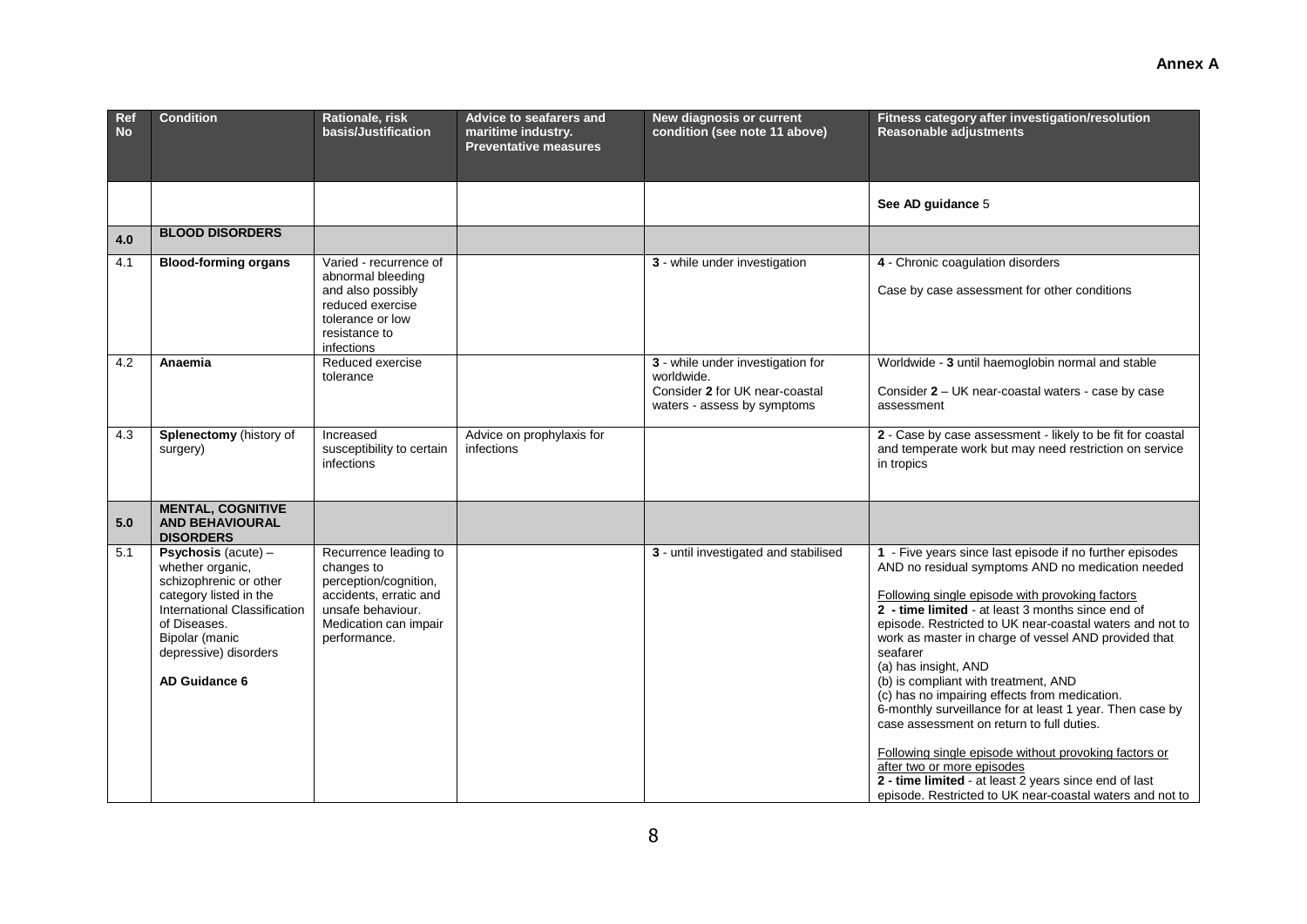| Ref<br><b>No</b> | <b>Condition</b>                                                                                                                                  | Rationale, risk<br>basis/Justification                               | Advice to seafarers and<br>maritime industry.<br><b>Preventative measures</b> | <b>New diagnosis or current</b><br>condition (see note 11 above) | Fitness category after investigation/resolution<br>Reasonable adjustments                                                                                                                                                                                                                                                                                                                                                                                                                                                                                                                                                                                                                                                             |
|------------------|---------------------------------------------------------------------------------------------------------------------------------------------------|----------------------------------------------------------------------|-------------------------------------------------------------------------------|------------------------------------------------------------------|---------------------------------------------------------------------------------------------------------------------------------------------------------------------------------------------------------------------------------------------------------------------------------------------------------------------------------------------------------------------------------------------------------------------------------------------------------------------------------------------------------------------------------------------------------------------------------------------------------------------------------------------------------------------------------------------------------------------------------------|
|                  |                                                                                                                                                   |                                                                      |                                                                               |                                                                  | work as master in charge of vessel, AND provided that<br>seafarer<br>(a) has insight, AND<br>(b) is compliant with treatment; AND<br>(c) has no impairing adverse effects from medication.<br>6-monthly surveillance for at least 1 year. Then annually.<br><b>Otherwise 4</b> (if confirmed)<br>See AD Guidance 6                                                                                                                                                                                                                                                                                                                                                                                                                    |
| 5.2              | <b>Alcohol abuse</b><br>(dependency)<br>AD Guidance 6                                                                                             | Recurrence,<br>accidents, erratic<br>behaviour/safety<br>performance | Advice and company policies<br>on alcohol use                                 | 3 - until investigated and stabilised                            | 1 - After three years from end of last episode without<br>relapse and without co-morbidity<br>2 - time limited - Not to work as master in charge of<br>vessel, provided that<br>(a) treating physician reports successful participating in<br>rehabilitation programme, AND<br>(b) improving trend in liver function, AND<br>(c) no relapse for 1 year<br>Issue three-month certificates for first year, then six-<br>month certificates for next year.<br>4 - if persistent or there is co-morbidity likely to increase<br>risk while at sea.<br>See AD Guidance 6                                                                                                                                                                   |
| 5.3              | Drug dependence/<br>persistent substance<br>abuse. Includes both illicit<br>drug use and dependence<br>on prescribed medications<br>AD Guidance 6 | Recurrence.<br>accidents, erratic<br>behaviour/safety<br>performance | Advice and company policies<br>on drug use                                    | 3 - until investigated and stabilised                            | 1 - After three years from end of last episode without<br>relapse and without co-morbidity<br>2 - time limited - Not to work as master in charge of<br>vessel, provided that<br>(a) treating physician reports successful participating in<br>rehabilitation programme, AND<br>(b) evidence of completion of unannounced/random<br>programme of drug screening for at least three months<br>with no positives and at least three negatives, AND<br>c) no relapse for 1 year.<br>Issue three-month certificates for first year, then six-<br>month certificates for next year. Conditional on<br>continuing participation and satisfactory results from<br>unannounced/random drug screening for next two years.<br><b>Otherwise 4</b> |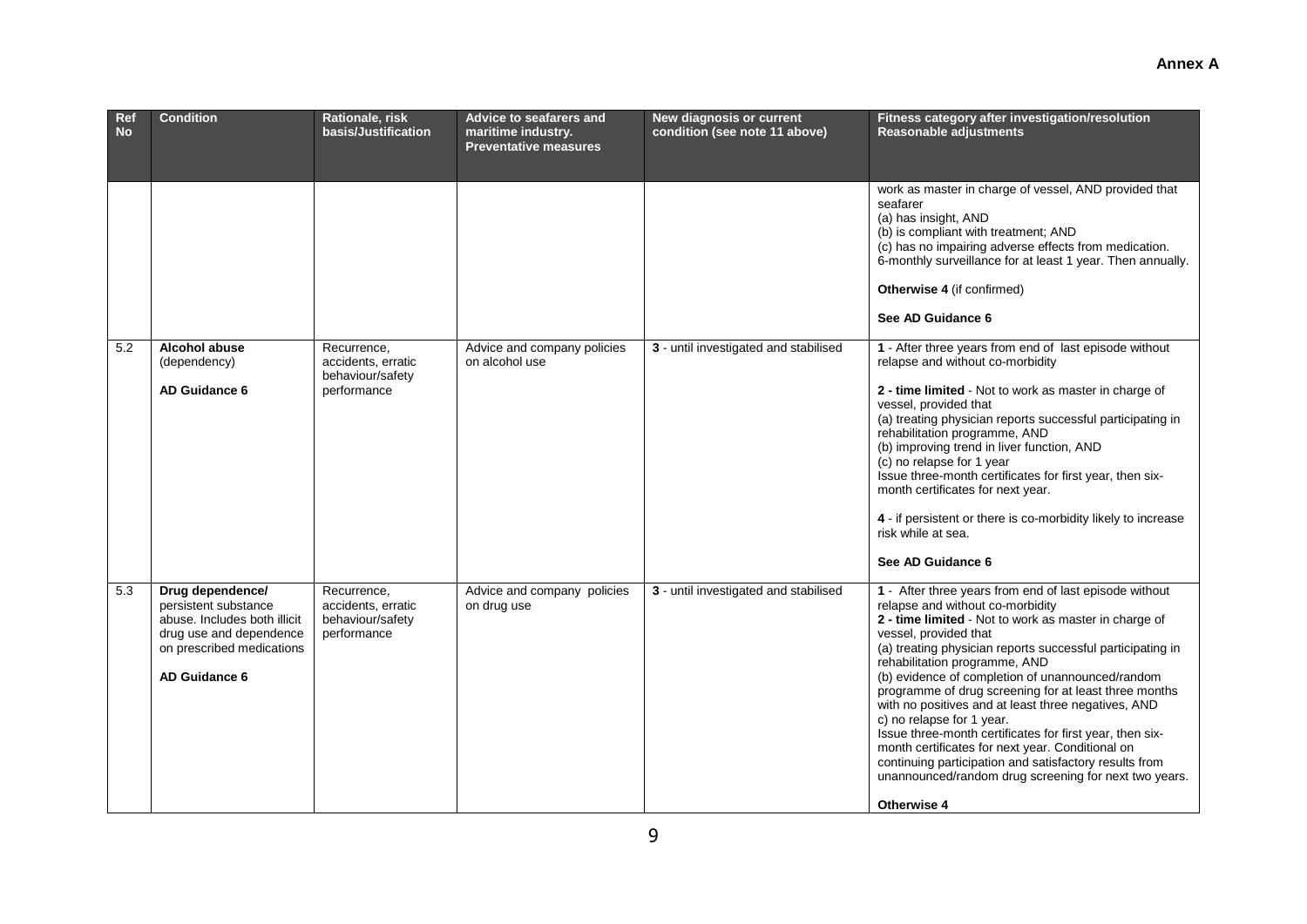#### **Ref No Condition Rationale, risk basis/Justification Advice to seafarers and maritime industry. Preventative measures New diagnosis or current condition (see note 11 above) Fitness category after investigation/resolution Reasonable adjustments** N.B. Maintenance regimes using impairing substances e.g. methadone are not acceptable. **See AD Guidance 6** 5.4 a. **Mood / affective disorders** Severe anxiety state, depression, or any other mental disorder likely to impair performance **AD Guidance 6** Recurrence, reduced performance, especially in emergencies Personal and organisational advice on stress management **3** - while acute or under investigation **1** - after two years with no further episodes and with no medication. **2 - time limited** - not to work as master in charge of vessel, and consider geographical restriction, provided that seafarer (a) is on a stable dose of medication for at least 3 months AND (b) has good functional recovery AND (c) has insight AND (d) is fully compliant with treatment, absence of impairing side effects AND (e) with low risk of recurrence. 6-monthly surveillance for first year, then annual for next year. **4** -if disabling, persistent or recurrent, **See AD Guidance 6** 5.4. b **Mood / affective disorders** Minor or reactive symptoms of anxiety/depression **AD Guidance 6** Recurrence, reduced performance, especially in emergencies Personal and organisational advice on stress management **3** - until symptom free. If on medication to be on a stable dose and free from impairing adverse effects. **1** - after one year from end of episode AND if symptom free AND off medication. **1 - time limited** - and consider **2** with geographical restriction for one year from cessation of symptoms AND medication effects. **See AD Guidance 6** 5.5 **Disorders of personality**  - clinically recognised **AD Guidance 6** Usually lifelong traits may include aggression and risk taking **1** - no anticipated adverse effects while at sea. No incidents during previous periods of sea service. **2** - if capable of only limited duties **4** - if considered to have safety-critical consequences **See AD Guidance 6**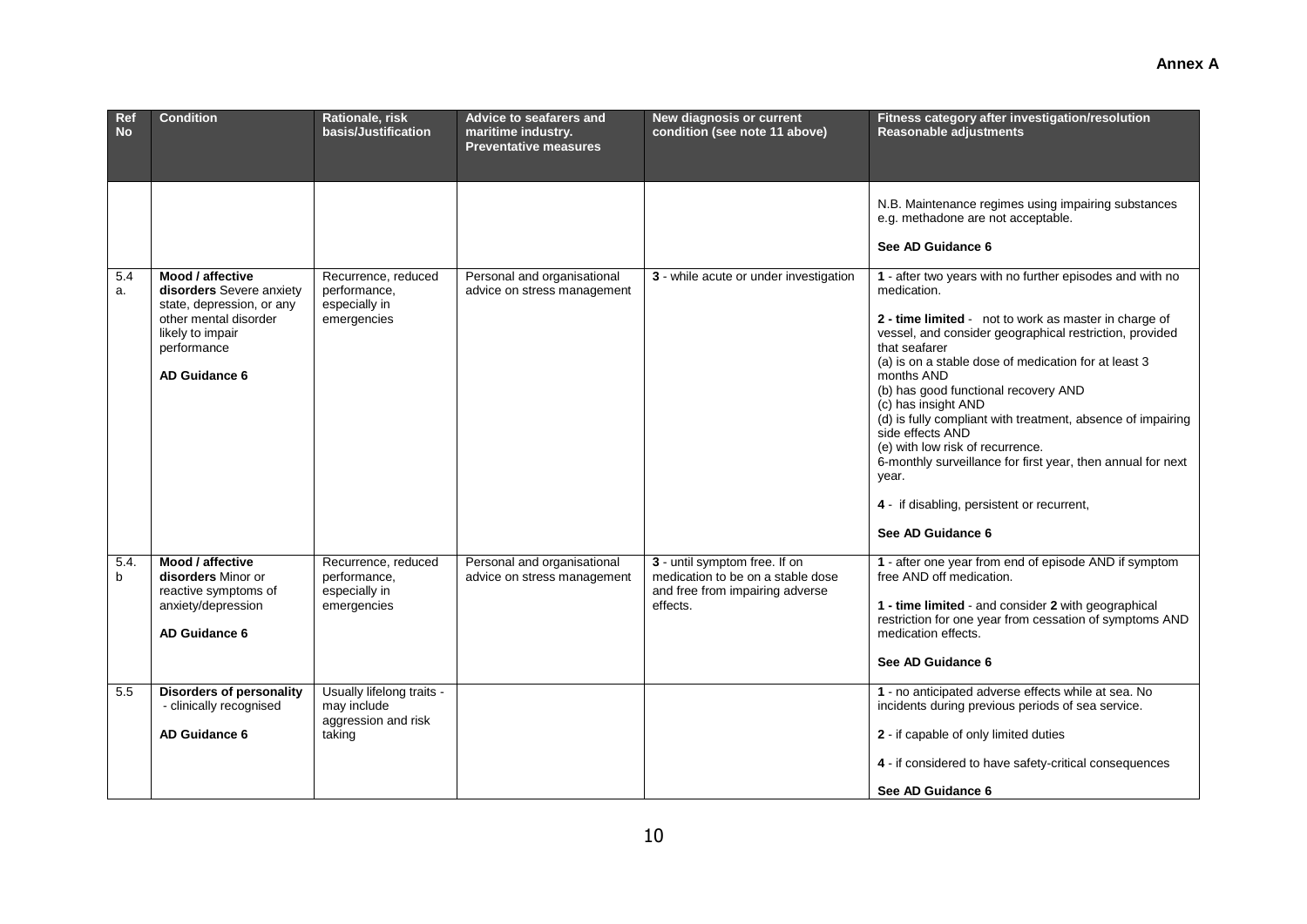| Ref<br><b>No</b> | <b>Condition</b>                                                                                              | Rationale, risk<br>basis/Justification                                                                      | Advice to seafarers and<br>maritime industry.<br><b>Preventative measures</b> | <b>New diagnosis or current</b><br>condition (see note 11 above)           | Fitness category after investigation/resolution<br><b>Reasonable adjustments</b>                                                                                                                                         |
|------------------|---------------------------------------------------------------------------------------------------------------|-------------------------------------------------------------------------------------------------------------|-------------------------------------------------------------------------------|----------------------------------------------------------------------------|--------------------------------------------------------------------------------------------------------------------------------------------------------------------------------------------------------------------------|
| 5.6              | Disorders of<br>psychological<br>development - autism,<br>Aspergers syndrome<br>AD Guidance 6                 | Impact on<br>interpersonal<br>relationships or<br>communications                                            |                                                                               |                                                                            | 1 - no anticipated adverse effects while at sea. No<br>incidents during previous periods of sea service.<br>2 - if capable of only limited duties<br>4 - if considered to have safety-critical consequences              |
|                  |                                                                                                               |                                                                                                             |                                                                               |                                                                            | Assessment of fitness for seafaring in other<br>circumstances - see AD Guidance 6                                                                                                                                        |
| 5.7              | <b>Hyperkinetic disorders -</b><br><b>Attention Deficit</b><br><b>Hyperactivity Disorder</b><br>AD Guidance 6 | Impairment of<br>vigilance and ability to<br>perform tasks<br>requiring<br>concentration                    |                                                                               |                                                                            | 1 - No anticipated adverse effects while at sea. No<br>incidents during previous periods of sea service.<br>2 - If capable of only limited duties<br>4 - if considered to have safety-critical consequences              |
|                  |                                                                                                               |                                                                                                             |                                                                               |                                                                            | See AD Guidance 6                                                                                                                                                                                                        |
| 5.8              | Other mental health and<br>cognitive disorders<br>AD Guidance 6                                               | Impairment of<br>performance and<br>reliability, and impact<br>on relationships.                            |                                                                               |                                                                            | 1 - No anticipated adverse effects while at sea. No<br>incidents during previous periods of sea service.<br>2 - If capable of only limited duties                                                                        |
|                  |                                                                                                               |                                                                                                             |                                                                               |                                                                            | 4 - if considered to have safety-critical consequences<br>See AD Guidance 6                                                                                                                                              |
|                  |                                                                                                               |                                                                                                             |                                                                               |                                                                            |                                                                                                                                                                                                                          |
| 6.0              | <b>DISEASES OF THE</b><br><b>NERVOUS SYSTEM</b>                                                               |                                                                                                             |                                                                               |                                                                            |                                                                                                                                                                                                                          |
| 6.1              | Organic nervous<br>disease e.g. multiple<br>sclerosis, Parkinson's<br>disease                                 | Recurrence /<br>exacerbation.<br>Limitations on<br>muscular power,<br>balance, coordination<br>and mobility |                                                                               | 3 - until diagnosed and stable                                             | Case by case assessment based on job and emergency<br>requirements, informed by specialist advice S<br><b>Reassessment C</b><br>4 - if limitations affect safe working or unable to meet<br>general fitness requirements |
| 6.2              | Syncope and other<br>disturbances of<br>consciousness                                                         | Recurrence causing<br>injury or loss of control                                                             |                                                                               | 3 - until investigated and control of<br>underlying condition demonstrated | Simple faint (see AD guidance):<br>1-unless frequent attacks lead to incapacity, then<br>3 - until resolved or treated                                                                                                   |
|                  | AD Guidance 7                                                                                                 |                                                                                                             |                                                                               |                                                                            | Loss of consciousness or altered awareness with no                                                                                                                                                                       |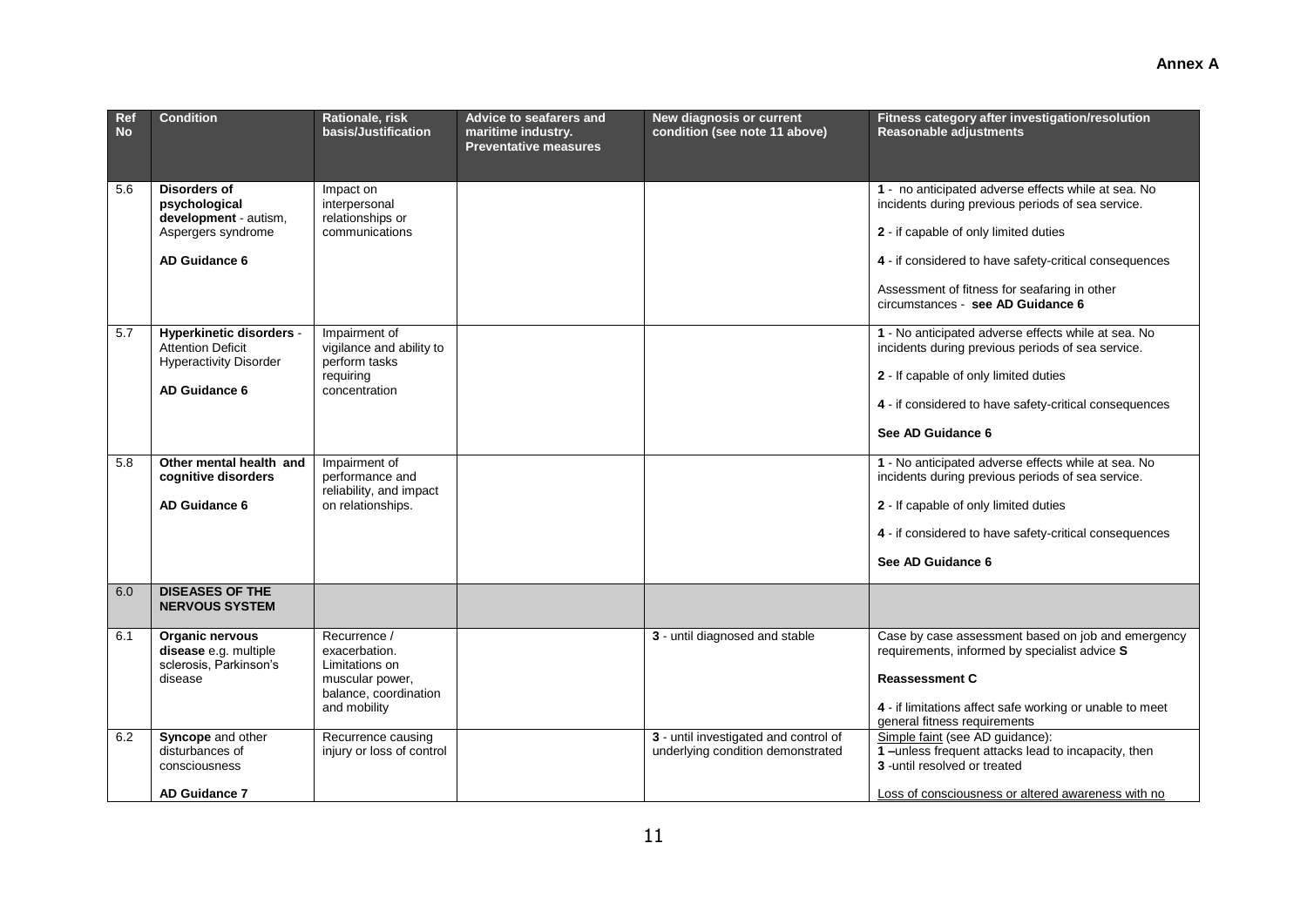| Ref<br><b>No</b> | <b>Condition</b>                                           | Rationale, risk<br>basis/Justification         | <b>Advice to seafarers and</b><br>maritime industry.<br><b>Preventative measures</b> | New diagnosis or current<br>condition (see note 11 above) | Fitness category after investigation/resolution<br>Reasonable adjustments                                                                                                                                                                                                                                                                                                                                                                                                                                                                                                                                                                                                                                                                                                                                                                                                                                                                            |
|------------------|------------------------------------------------------------|------------------------------------------------|--------------------------------------------------------------------------------------|-----------------------------------------------------------|------------------------------------------------------------------------------------------------------------------------------------------------------------------------------------------------------------------------------------------------------------------------------------------------------------------------------------------------------------------------------------------------------------------------------------------------------------------------------------------------------------------------------------------------------------------------------------------------------------------------------------------------------------------------------------------------------------------------------------------------------------------------------------------------------------------------------------------------------------------------------------------------------------------------------------------------------|
|                  |                                                            |                                                |                                                                                      |                                                           | high risk markers (see AD guidance):<br>2 - Time limited and restricted to UK near-coastal waters<br>and no lone watchkeeping, then if no recurrences after 3<br>months (deck or engine room personnel) or 4 weeks<br>$(other) - 1$<br>Loss of consciousness or altered awareness with high<br>risk markers (see AD guidance)<br>3 - pending investigation and treatment.<br>(a) No cause found:<br>3 - 6 months with no recurrence, then<br>2 - time limited for six months and restricted to UK near-<br>coastal waters and no lone watchkeeping.<br>After one year with no recurrences - 1<br>(b) Cause found and successfully treated:<br>3 - for one month, then<br>2 - time limited for three months and restricted to UK<br>near-coastal waters and no lone watchkeeping; then if<br>no recurrences or treatment problems - 1<br>Loss of consciousness or altered consciousness with<br>seizure markers (see AD guidance)<br>Go to 6.3 or 6.4 |
|                  |                                                            |                                                |                                                                                      |                                                           | See AD Guidance 7                                                                                                                                                                                                                                                                                                                                                                                                                                                                                                                                                                                                                                                                                                                                                                                                                                                                                                                                    |
| 6.3              | Epilepsy - no provoking<br>factors<br><b>AD Guidance 7</b> | Risk to ship, others<br>and self from seizures |                                                                                      | 3 - while under investigation                             | Single seizure 3 - for one year after seizure AND one<br>year after end of treatment, then 1<br>More than one seizure -<br>1 - if seizure-free for at least the last ten years, has not<br>taken anti-epileptic drugs during that ten year period<br>AND does not have a continuing liability to seizures.<br>2 - if at least 2 years seizure-free and either off<br>medication OR on stable medication with good<br>compliance; case by case assessment of fitness for non-<br>watchkeeping UK near-coastal crew.<br>Otherwise 4<br>See AD Guidance 7                                                                                                                                                                                                                                                                                                                                                                                               |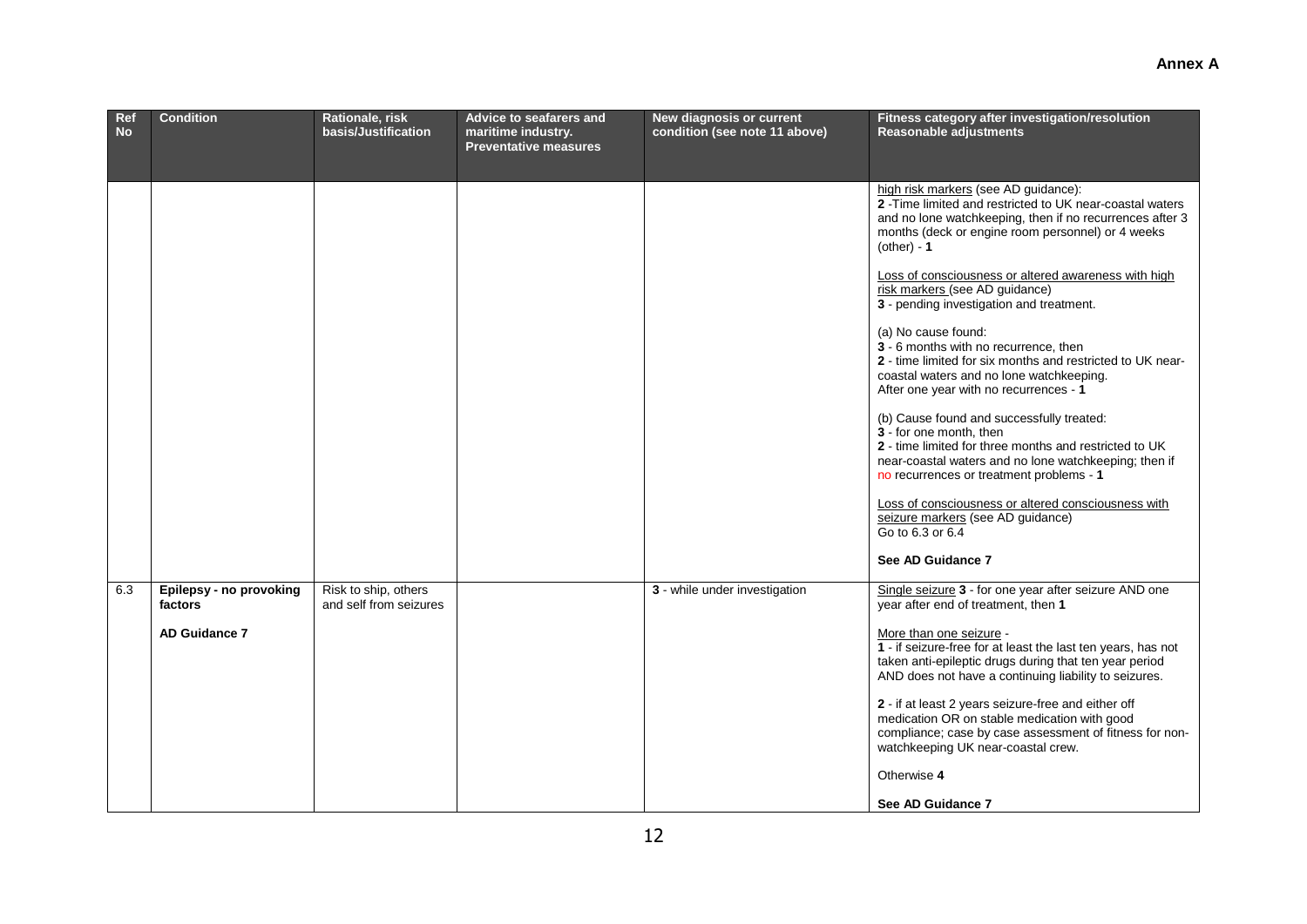| Ref<br><b>No</b> | <b>Condition</b>                                                                                                                                                              | Rationale, risk<br>basis/Justification                                                                                                                                           | Advice to seafarers and<br>maritime industry.<br><b>Preventative measures</b> | New diagnosis or current<br>condition (see note 11 above)                                                                                                              | Fitness category after investigation/resolution<br>Reasonable adjustments                                                                                                                                                                                                                                                                                                                                                                                                                                                                                                                                                                                                                 |
|------------------|-------------------------------------------------------------------------------------------------------------------------------------------------------------------------------|----------------------------------------------------------------------------------------------------------------------------------------------------------------------------------|-------------------------------------------------------------------------------|------------------------------------------------------------------------------------------------------------------------------------------------------------------------|-------------------------------------------------------------------------------------------------------------------------------------------------------------------------------------------------------------------------------------------------------------------------------------------------------------------------------------------------------------------------------------------------------------------------------------------------------------------------------------------------------------------------------------------------------------------------------------------------------------------------------------------------------------------------------------------|
| 6.4              | Epilepsy - provoked by<br>alcohol, medication,<br>head injury<br><b>AD Guidance 7</b>                                                                                         | Risk to ship, others<br>and self from seizures                                                                                                                                   |                                                                               | 3 - while under investigation                                                                                                                                          | Single seizure -<br>3 for one year after seizure AND one year after end of<br>treatment, then 1, provided that there is no continuing<br>exposure to the relevant provoking factors.<br>More than one seizure -<br>1 - if without seizures and off any anti-epilepsy<br>medication for at least 5 years, providing there is no<br>continuing exposure to the relevant provoking factors.<br>2 - case by case assessment after one year abstention<br>from any known provoking factors, seizure-free AND<br>EITHER off medication OR on stable medication with<br>good compliance - restricted to non-watchkeeping duties<br>in UK near-coastal waters<br>Otherwise 4<br>See AD Guidance 7 |
| 6.5              | <b>Risk of seizures from</b><br>intracranial surgery<br>(including treatment of<br>vascular anomalies) or<br>serious head injury with<br>brain damage<br><b>AD Guidance 7</b> | Risk to ship, others<br>and self from seizures.<br>(Also defects in<br>cognitive, sensory or<br>motor function).<br>Recurrence or<br>complication of any<br>underlying condition |                                                                               | 3 - for one year or longer until seizure<br>risk, based on advice from specialist,<br>no more than 2% p.a for safety<br>critical work or 10% p.a. for other<br>duties. | Provided that underlying condition does not restrict<br>employment:<br>2 - restricted to UK near-coastal waters and no lone<br>watchkeeping if seizure risk below 5% p.a., based on<br>advice from specialist - S.<br>1 - when seizure risk below 2% p.a,<br>Conditional on continued compliance with any treatment<br>and on periodic assessment as recommended by<br>specialist.<br>See AD Guidance 7                                                                                                                                                                                                                                                                                   |
| 6.6              | Migraine (frequent<br>attacks causing<br>incapacity)                                                                                                                          | Risk of disabling<br>recurrences                                                                                                                                                 |                                                                               |                                                                                                                                                                        | 1 - No anticipated adverse effects while at sea. No<br>incidents during previous periods of sea service.<br>2 - If capable of only limited duties<br>Consider 4 - if frequent attacks lead to incapacity                                                                                                                                                                                                                                                                                                                                                                                                                                                                                  |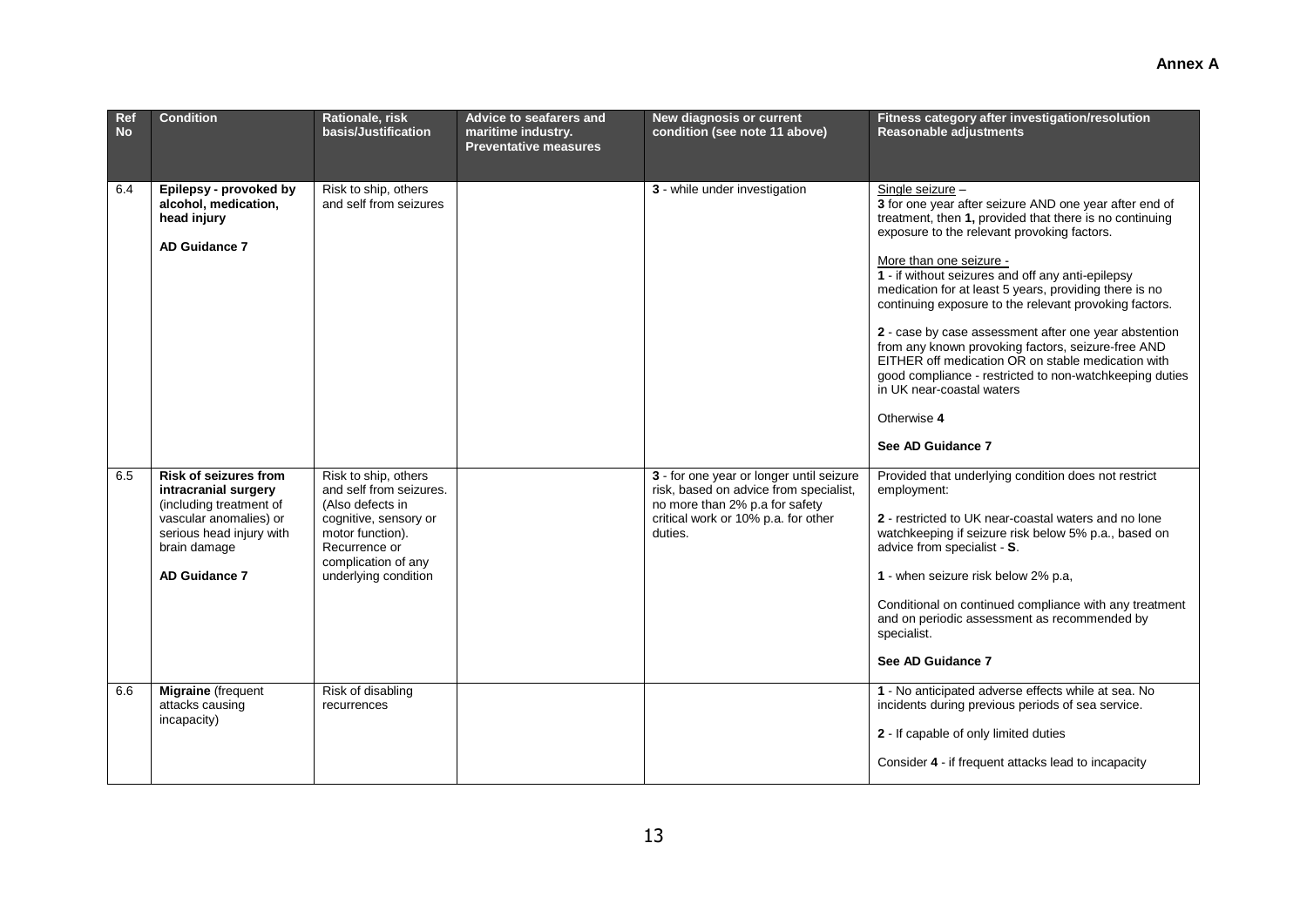| Ref<br><b>No</b> | <b>Condition</b>                                                                                                                                        | Rationale, risk<br>basis/Justification                                             | Advice to seafarers and<br>maritime industry.<br><b>Preventative measures</b> | New diagnosis or current<br>condition (see note 11 above)   | Fitness category after investigation/resolution<br><b>Reasonable adjustments</b>                                                                                                                                                                                                                                                                                                                                                                                                                                                                                                                             |
|------------------|---------------------------------------------------------------------------------------------------------------------------------------------------------|------------------------------------------------------------------------------------|-------------------------------------------------------------------------------|-------------------------------------------------------------|--------------------------------------------------------------------------------------------------------------------------------------------------------------------------------------------------------------------------------------------------------------------------------------------------------------------------------------------------------------------------------------------------------------------------------------------------------------------------------------------------------------------------------------------------------------------------------------------------------------|
| 6.7              | Meniere's disease<br>(disabling)                                                                                                                        | Inability to balance<br>causing loss of<br>mobility and nausea                     |                                                                               | 3 - during acute phase                                      | 1 - No anticipated adverse effects while at sea.<br>2 - If capable of only limited duties<br>Consider 4 if frequent attacks lead to incapacity                                                                                                                                                                                                                                                                                                                                                                                                                                                               |
| 6.8              | Sleep apnoea<br><b>AD Guidance 7</b>                                                                                                                    |                                                                                    |                                                                               | 3 - until treatment initiated                               | 1 time limited - once treatment demonstrably working<br>effectively for three months, including compliance with<br>CPAP use confirmed. 6-monthly assessments of<br>compliance based on CPAP machine recording. Note:<br>Master to be informed of requirements for continuing<br>CPAP use while at sea.<br>4 - Treatment ineffective or if non-compliant<br>See AD Guidance 7                                                                                                                                                                                                                                 |
| 6.9              | <b>Narcolepsy</b><br><b>AD Guidance 7</b>                                                                                                               |                                                                                    |                                                                               | 3 - until controlled by treatment for at<br>least two years | 2 time limited - UK near-coastal waters and no<br>watchkeeping duties - if specialist confirms full control of<br>treatment for at least two years. Annual review.<br>Otherwise 4<br>See AD Guidance 7                                                                                                                                                                                                                                                                                                                                                                                                       |
| 7.0              | <b>CARDIO-VASCULAR</b><br><b>SYSTEM</b>                                                                                                                 |                                                                                    |                                                                               |                                                             |                                                                                                                                                                                                                                                                                                                                                                                                                                                                                                                                                                                                              |
| 7.1              | Heart - congenital and<br>valve disease, including<br>surgery for these<br>conditions.<br>Heart murmurs not<br>previously investigated<br>AD Guidance 9 | Risk of progression,<br>limitations on exercise.<br>Bacterial endocarditis<br>risk | Advice on prophylaxis for<br>infections                                       | 3 - until investigated or treated                           | Heart murmurs<br>1 - where unaccompanied by other heart abnormalities<br>AND considered benign by a specialist cardiologist<br>following examination.<br>Other conditions:<br>Case by case assessment based on specialist - S<br>Consider implications of any prescribed prophylactic<br>antibiotics.<br>4 - if exercise tolerance limited OR episodes of<br>incapacity occur [OR on anticoagulants].<br>See AD Guidance 15 if antithrombotic medication used.<br>[Proposed for consistency with anticoagulants in other<br>contexts, but would not be consistent with IMO/ILO<br><b>Medical Standards.]</b> |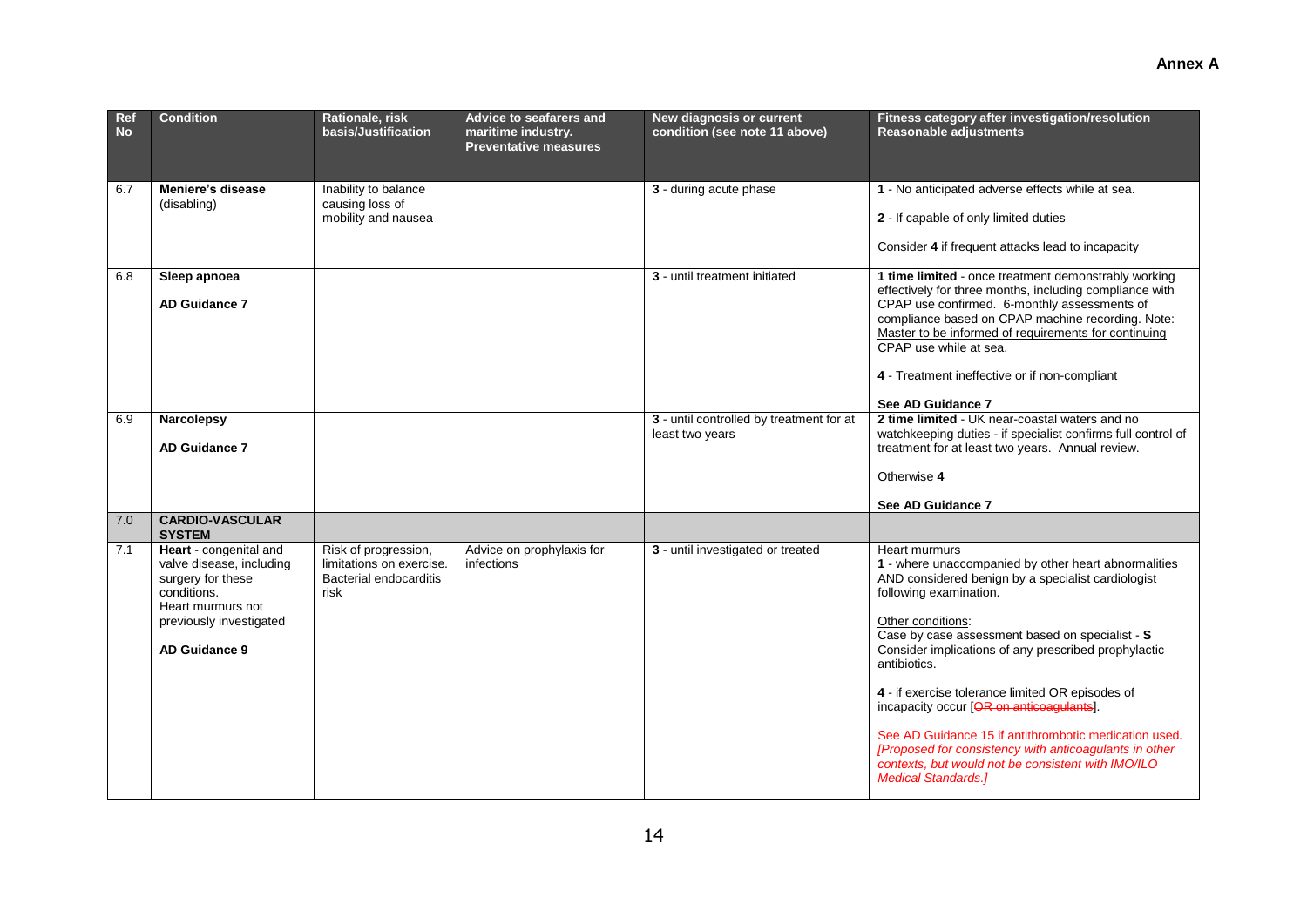| Ref<br><b>No</b> | <b>Condition</b>                                                                                                                                                                                                                                                      | Rationale, risk<br>basis/Justification                                                                                        | <b>Advice to seafarers and</b><br>maritime industry.<br><b>Preventative measures</b>                                                                                                                                                                                                                                                                                                                               | New diagnosis or current<br>condition (see note 11 above)                                                                                                                           | Fitness category after investigation/resolution<br>Reasonable adjustments                                                                                                                                                                                                                                                                                                                                                                                                                                                                                                                                                                                                                                                                                                                                                                                                                                             |
|------------------|-----------------------------------------------------------------------------------------------------------------------------------------------------------------------------------------------------------------------------------------------------------------------|-------------------------------------------------------------------------------------------------------------------------------|--------------------------------------------------------------------------------------------------------------------------------------------------------------------------------------------------------------------------------------------------------------------------------------------------------------------------------------------------------------------------------------------------------------------|-------------------------------------------------------------------------------------------------------------------------------------------------------------------------------------|-----------------------------------------------------------------------------------------------------------------------------------------------------------------------------------------------------------------------------------------------------------------------------------------------------------------------------------------------------------------------------------------------------------------------------------------------------------------------------------------------------------------------------------------------------------------------------------------------------------------------------------------------------------------------------------------------------------------------------------------------------------------------------------------------------------------------------------------------------------------------------------------------------------------------|
|                  |                                                                                                                                                                                                                                                                       |                                                                                                                               |                                                                                                                                                                                                                                                                                                                                                                                                                    |                                                                                                                                                                                     | Surveillance may be needed                                                                                                                                                                                                                                                                                                                                                                                                                                                                                                                                                                                                                                                                                                                                                                                                                                                                                            |
| 7.2              | Hypertension<br><b>AD Guidance 8</b>                                                                                                                                                                                                                                  | Risk factor for<br>ischaemic heart<br>disease, eve and<br>kidney damage and<br>stroke. Risk of acute<br>hypertensive episodes | Screening at medical. Early<br>assessment/treatment of<br>raised blood pressure                                                                                                                                                                                                                                                                                                                                    | Normally 3 - if >170 systolic or >100<br>diastolic mm Hg until investigated<br>and treated in accordance with British<br>Hypertension Society (or other<br>appropriate) Guidelines. | 1 - if lowest reading is<br>(a) <140 systolic and <90 diastolic mm Hg OR<br>(b) <150 systolic and <95 diastolic mm Hg, under regular<br>surveillance, compliant with recommended treatment<br>and free from side effects.<br>1 time limited or 3 - if additional surveillance needed to<br>ensure level remains <170 systolic and <100 diastolic<br>mm Hg<br>4 - if persistently >170 systolic or > 100 diastolic mm Hg<br>with or without treatment.<br>Case by case assessment to include side effects of<br>condition and treatment.<br>Surveillance required C.<br>See AD Guidance 8                                                                                                                                                                                                                                                                                                                              |
| 7.3              | 'Cardiac event' i.e.<br>myocardial infarction,<br>ECG evidence of past<br>myocardial infarction or<br>newly recognised left<br>bundle branch block,<br>angina, cardiac arrest,<br>coronary artery bypass<br>grafting, coronary<br>angioplasty<br>AD Guidance 9 and 15 | Risk of recurrence,<br>sudden loss of<br>capability, exercise<br>limitation                                                   | Risk factor screening at<br>medical - dietary and lifestyle<br>advice. Advise against<br>smoking. Seafarers returning<br>post 'cardiac event' to be<br>made aware of limited<br>treatment facilities at sea and<br>hence increased risk in the<br>event of recurrence.<br>Compliance with risk reduction<br>(e.g. weight control, smoking<br>cessation) measures maybe<br>made a condition of re-<br>certification | 3 - for three months after<br>investigation and treatment resolved.                                                                                                                 | 1 time limited - if level of excess risk of recurrence is<br>very low (benchmark <2% p.a. - see AD Guidance).<br>Issue 6 month certificate initially and then annual<br>certificate.<br>2 time limited - if level of excess risk of recurrence is<br>low (benchmark between 2% and 5% p.a. - see AD<br>Guidance). Restricted to<br>(i) no lone working or solo watchkeeping; AND<br>(ii) operations in UK near-coastal waters, unless working<br>on vessel with ship's doctor.<br>Issue 6 month certificate initially and then annual<br>certificate.<br>2 time limited - if level of excess risk of recurrence is<br>moderate (benchmark 5% or more - see AD Guidance)<br>but asymptomatic and able to meet the physical<br>requirements of their normal and emergency duties.<br>Restricted to<br>(i) no lone working or solo watchkeeping/lookout; and<br>(ii) local coastal vessels unless working on vessel with |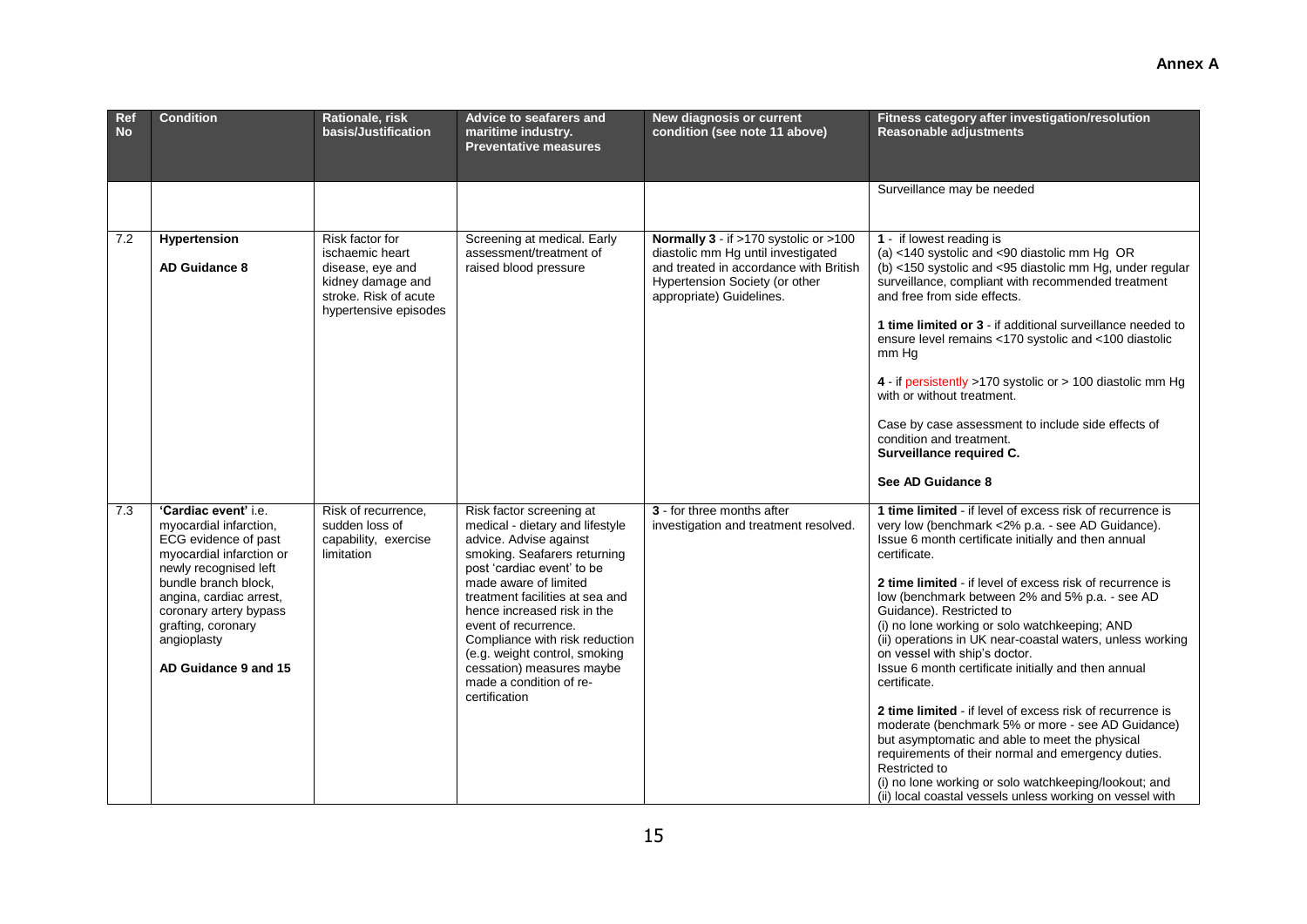| Ref<br><b>No</b> | <b>Condition</b>                                                                                                                                              | Rationale, risk<br>basis/Justification                                                                                                                  | Advice to seafarers and<br>maritime industry.<br><b>Preventative measures</b> | New diagnosis or current<br>condition (see note 11 above)              | Fitness category after investigation/resolution<br><b>Reasonable adjustments</b>                                                                                                                                                                                                                                                                                                                                                                                                                                                                                                                                                                                                                                                                                                                                        |
|------------------|---------------------------------------------------------------------------------------------------------------------------------------------------------------|---------------------------------------------------------------------------------------------------------------------------------------------------------|-------------------------------------------------------------------------------|------------------------------------------------------------------------|-------------------------------------------------------------------------------------------------------------------------------------------------------------------------------------------------------------------------------------------------------------------------------------------------------------------------------------------------------------------------------------------------------------------------------------------------------------------------------------------------------------------------------------------------------------------------------------------------------------------------------------------------------------------------------------------------------------------------------------------------------------------------------------------------------------------------|
| 7.4              | Cardiac arrhythmias and<br>conduction defects<br>(including those with<br>pacemakers and<br>implanted cardioverter<br>defibrillators (ICD))<br>AD Guidance 15 | Risk of recurrence.<br>sudden loss of<br>capability, exercise<br>limitation<br>Pacemaker/ICD<br>activity maybe<br>affected by strong<br>electric fields |                                                                               | 3 - until investigated, treated and<br>adequacy of treatment confirmed | ship's doctor.<br>Case by case assessment to determine restrictions.<br>Annual review.<br>4 - if above criteria not met.<br>Assessment and follow-up C<br>See AD Guidance 9<br>See AD Guidance 15, if antithrombotic medication<br>used<br>Consider 1 with surveillance or 2 with surveillance if no<br>disabling symptoms present AND no excess risk of<br>disabling recurrence, based on specialist report.<br>Restrictions on solo watchkeeping or on worldwide if<br>appropriate. Surveillance and treatment regime to be<br>specified. Assessment and follow up C<br>Duration of certificate to coincide with any pacemaker<br>surveillance.<br>4 - if disabling symptoms present OR excess risk of<br>disabling recurrence, including ICD triggering.<br>See AD Guidance 15, if antithrombotic medication<br>used |
| 7.5              | Other heart disease e.g.<br>cardiomyopathies,<br>pericarditis, heart failure                                                                                  | Risk of recurrence,<br>sudden loss of<br>capability, exercise<br>limitation                                                                             |                                                                               | 3 - until investigated, treated and<br>adequacy of treatment confirmed | Case by case assessment based on specialist reports<br>and Follow up C<br>4 - if disabling symptoms OR risk of disabling<br>recurrence.                                                                                                                                                                                                                                                                                                                                                                                                                                                                                                                                                                                                                                                                                 |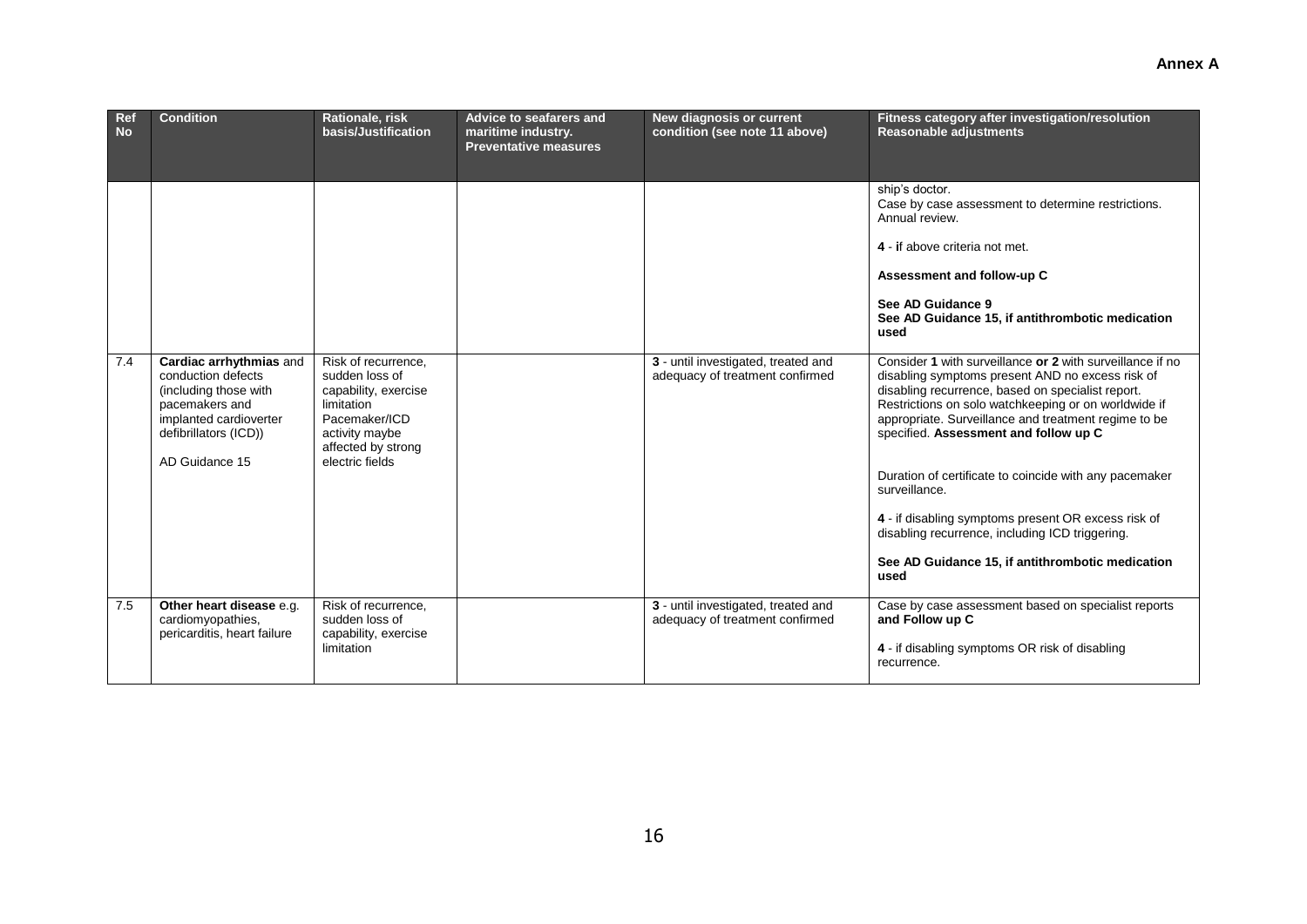| Ref<br><b>No</b> | <b>Condition</b>                                                                                           | Rationale, risk<br>basis/Justification                                                                                                                                                                                                                      | Advice to seafarers and<br>maritime industry.<br><b>Preventative measures</b> | New diagnosis or current<br>condition (see note 11 above)                                   | Fitness category after investigation/resolution<br><b>Reasonable adjustments</b>                                                                                                                                                                                                                                                                                                                                                                               |
|------------------|------------------------------------------------------------------------------------------------------------|-------------------------------------------------------------------------------------------------------------------------------------------------------------------------------------------------------------------------------------------------------------|-------------------------------------------------------------------------------|---------------------------------------------------------------------------------------------|----------------------------------------------------------------------------------------------------------------------------------------------------------------------------------------------------------------------------------------------------------------------------------------------------------------------------------------------------------------------------------------------------------------------------------------------------------------|
| 7.6              | <b>Ischaemic</b><br>cerebrovascular disease<br>(stroke or transient<br>ischaemic attack)<br>AD Guidance 15 | Risk of recurrence.<br>sudden loss of<br>capability, mobility<br>limitation. Risk of other<br>circulatory disease<br>causing sudden loss<br>of capability.                                                                                                  | Risk factor screening at<br>medical - dietary and lifestyle<br>advice         | 3 - until treated and any residual<br>disability stabilised and for 3 months<br>after event | 2 - Case by case assessment of fitness for duties. This<br>should include risk of future cardiac events (follow<br>criteria in 7.3 - normally exclude from solo<br>watchkeeping), provided that general standards of<br>physical fitness (App 2) can be met. Assessment and<br>follow-up C<br>4 - if residual symptoms interfere with duties or there is<br>significant excess risk of recurrence.<br>See AD Guidance 15, if antithrombotic medication<br>used |
| 7.7              | <b>Arterial - claudication</b>                                                                             | Risk of other<br>circulatory disease<br>causing sudden loss<br>of capability. Limits to<br>exercise capacity                                                                                                                                                | Risk factor screening at<br>medical - dietary and lifestyle<br>advice         | 3 - until assessed                                                                          | Assess risk of future cardiac events (follow criteria in<br>7.3)<br>2 - Consider restriction to non-watchkeeping duties in<br>coastal waters if symptoms resolved by surgery OR<br>other treatment and general standard of fitness (App 2)<br>can be met. Assessment and follow-up C<br>4 - if incapable of performing duties.                                                                                                                                 |
| 7.8              | Varicose veins                                                                                             | Risk of bleeding if<br>injured, skin changes<br>and ulceration                                                                                                                                                                                              |                                                                               | 1 - unless symptoms or complications<br>- then 3 until treated                              | 1 - following successful treatment.<br>2 or 4 - if ulceration or vulnerable skin                                                                                                                                                                                                                                                                                                                                                                               |
| 7.9              | Deep vein thrombosis/<br>pulmonary embolus<br>AD Guidance 15                                               | Risk of pulmonary<br>embolus from deep<br>vein thrombosis -<br>causing sudden loss<br>of capability,<br>recurrence and<br>temporary limitations<br>on mobility. Risk of<br>recurrence of<br>embolus. Risk of<br>bleeding from anti-<br>coagulant treatment. |                                                                               | 3 - until investigated and treated                                                          | 1 - if full recovery AND off anticoagulants<br>Case by case assessment on return to duties after<br>treatment completed.<br>Consider fitness for long haul air travel.<br>4 - if recurrent OR persistent OR on permanent<br>anticoagulants<br>See AD Guidance 15, if antithrombotic medication<br>used                                                                                                                                                         |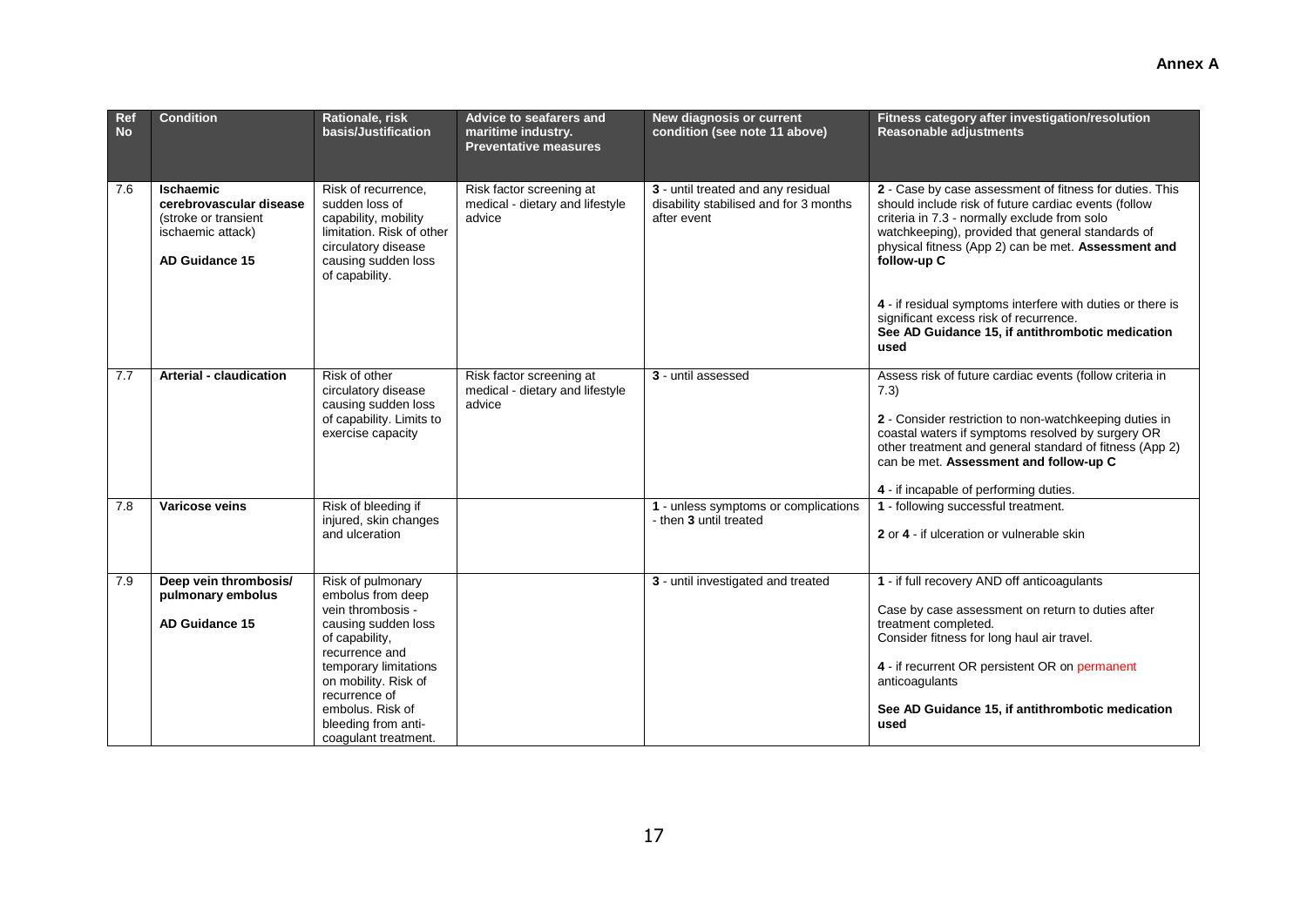#### **Condition Rationale, risk basis/Justification Advice to seafarers and maritime industry. Preventative measures New diagnosis or current condition (see note 11 above) Fitness category after investigation/resolution Reasonable adjustments** 8.0 **RESPIRATORY SYSTEM** (Consider fitness to wear breathing apparatus if this forms part of emergency duties) 8.1 **Sinusitis/ nasal obstruction**. Disabling for individual **3** - until acute problems resolved Case by case assessment for recurrent disease. **4** - if disabling and frequent 8.2 **Throat infections**  (frequent or severe with unhealthy tonsils and adenitis) Disabling for individual. May recur. Some risk of infection to food/other crew **3** - until resolved or treated **1** - when treatment complete if no factors predisposing to recurrence 8.3 **Chronic bronchitis and/or emphysema**  Reduced exercise tolerance and disabling symptoms Advice on smoking cessation **3** - if acute exacerbation. Otherwise depends on severity and frequency of exacerbations **2** - Case by case assessment. More stringency for worldwide duties. Consider fitness for emergencies and ability to meet general standards of fitness (App 2) **4** - if disabling or recurrent 8.4 **Asthma** (Detailed assessment with information from GP/Specialist in all new entrants) **AD Guidance 10** Unpredictable episodes of severe breathlessness. Also may be occupational disease. Early detection of occupational and other remediable causes **3** - until episode resolved and effective treatment regime in place. Possibility of occupational cause should be investigated **New seafarers aged less than 20 1** - History of mild\* or moderate\* childhood asthma not using reliever\* inhalers more than 2 days a month AND no hospital admissions in last 3 years AND no oral steroids in last 3 years. **3** - History of mild\* or moderate\* childhood asthma, using reliever\* inhalers more than two days a month in last year OR EITHER hospital admission in last 3 years OR use of oral steroids in last three years **4** - Severe\* childhood asthma with any symptoms in last 5 years. **Other seafarers 1** - History of mild\* or exercise-induced\* asthma as an adult. Not currently using reliever inhalers more than 2 days a month. Exercise induced asthma only in extreme circumstances.

**Ref No** 

18

**2** UK near-coastal.

- History of moderate\* adult asthma with good control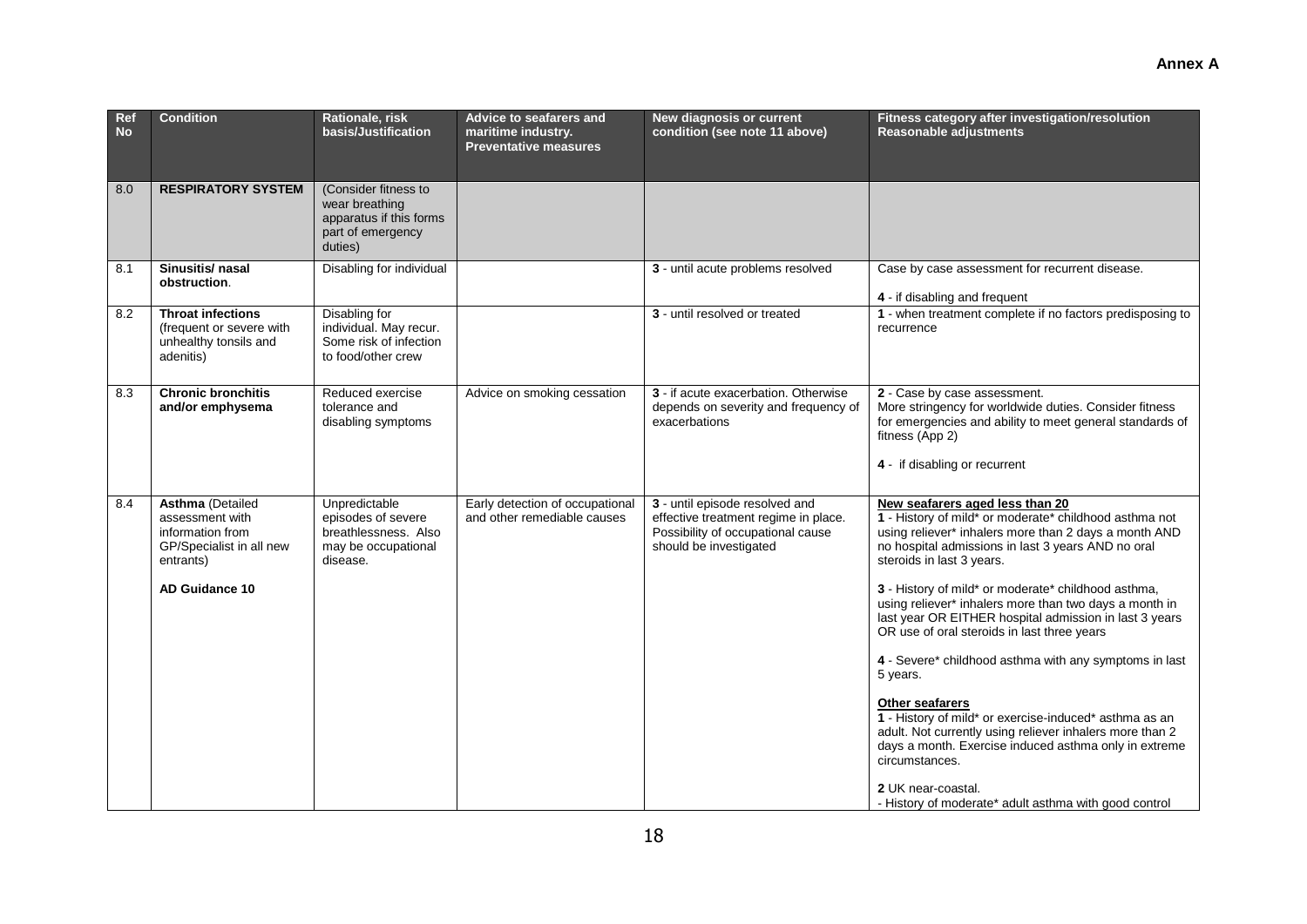| Ref<br><b>No</b> | <b>Condition</b>                            | Rationale, risk<br>basis/Justification                                                                         | Advice to seafarers and<br>maritime industry.<br><b>Preventative measures</b> | New diagnosis or current<br>condition (see note 11 above)                                           | Fitness category after investigation/resolution<br><b>Reasonable adjustments</b>                                                                                                                                                                                                                                                                                                                                                                                                                                                                                                                                             |
|------------------|---------------------------------------------|----------------------------------------------------------------------------------------------------------------|-------------------------------------------------------------------------------|-----------------------------------------------------------------------------------------------------|------------------------------------------------------------------------------------------------------------------------------------------------------------------------------------------------------------------------------------------------------------------------------------------------------------------------------------------------------------------------------------------------------------------------------------------------------------------------------------------------------------------------------------------------------------------------------------------------------------------------------|
|                  |                                             |                                                                                                                |                                                                               |                                                                                                     | using regular preventer* or reliever* inhalers AND no<br>hospital admission OR oral steroid use in last 2 years.<br>- Mild or exercise-induced* asthma that needs treatment.<br>2 - Not to work with causal agent - Occupational asthma.<br>3 - History of moderate* adult asthma with poor control<br>with or without regular preventer* or reliever inhalers OR<br>hospital admission OR oral steroid use in last 2 years                                                                                                                                                                                                  |
|                  |                                             |                                                                                                                |                                                                               |                                                                                                     | OR mild or exercise induced asthma that needs<br>treatment.<br>4 - Moderate* adult asthma present or history of severe*                                                                                                                                                                                                                                                                                                                                                                                                                                                                                                      |
|                  |                                             |                                                                                                                |                                                                               |                                                                                                     | adult asthma.<br>See AD guidance 10 * for definitions                                                                                                                                                                                                                                                                                                                                                                                                                                                                                                                                                                        |
| 8.5              | Pneumothorax-<br>spontaneous or traumatic   | Acute disability from<br>recurrence                                                                            |                                                                               | 3 - normally for 12 months after initial<br>episode or shorter duration as<br>advised by specialist | Based on advice of treating specialist - S<br>4 - after recurrent episodes unless pleurectomy or<br>pleurodesis performed                                                                                                                                                                                                                                                                                                                                                                                                                                                                                                    |
| 9.0              | <b>DIGESTIVE SYSTEM</b>                     |                                                                                                                |                                                                               |                                                                                                     |                                                                                                                                                                                                                                                                                                                                                                                                                                                                                                                                                                                                                              |
| 9.1              | <b>Oral Health</b><br><b>AD Guidance 11</b> | Acute pain and<br>disability from<br>toothache. Disability<br>and recurrence of<br>mouth and gum<br>infections | Regular dental checks and<br>treatment                                        | 3 - if visual evidence of untreated<br>dental defects or oral disease                               | 1 - (a) If teeth and gums (gums alone if edentulous and<br>with well-fitting dentures in good repair) appear to be<br>good. No complex prosthesis OR<br>(b) if dental check within last year, with follow-up<br>completed and no new problems since<br>2 - limited to UK near-coastal waters, if above criteria not<br>met, and type of operation will allow for access to dental<br>care without safety critical manning issues for vessel.<br>4 - if excess risk of dental emergency remains after<br>treatment completed or seafarer non-compliant with<br>dental recommendations.<br><b>Otherwise see AD Guidance 11</b> |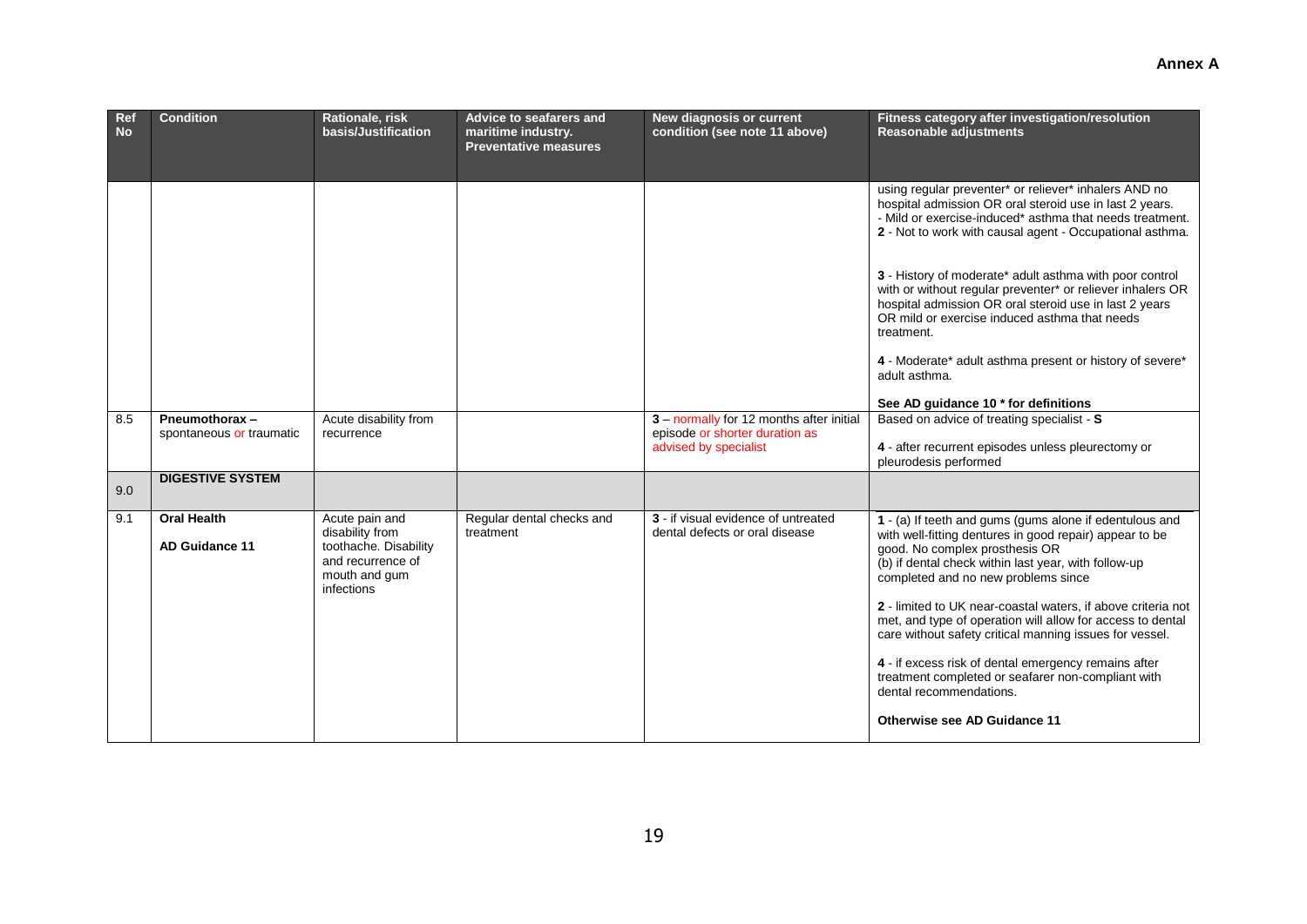| Ref<br><b>No</b> | <b>Condition</b>                                                              | Rationale, risk<br>basis/Justification                                                                     | Advice to seafarers and<br>maritime industry.<br><b>Preventative measures</b> | New diagnosis or current<br>condition (see note 11 above)                                                                                                                                                          | Fitness category after investigation/resolution<br>Reasonable adjustments                                                                                                                       |
|------------------|-------------------------------------------------------------------------------|------------------------------------------------------------------------------------------------------------|-------------------------------------------------------------------------------|--------------------------------------------------------------------------------------------------------------------------------------------------------------------------------------------------------------------|-------------------------------------------------------------------------------------------------------------------------------------------------------------------------------------------------|
| 9.2              | Peptic ulcer                                                                  | Recurrence with pain,<br>bleeding or perforation                                                           |                                                                               | 3 - until healing or cure by surgery or<br>by control of helicobacteria and on<br>normal diet for three months                                                                                                     | 1 - When cured and normal diet for three months<br>Consider 2 - case by case assessment for earlier return<br>to UK near-coastal duties<br>4 - if ulcer persists despite surgery and medication |
| 9.3              | Non infectious enteritis,<br>colitis, Crohn's disease,<br>diverticulitis etc. | Disability and pain                                                                                        |                                                                               | 3 - until investigated and treated                                                                                                                                                                                 | Case by case assessment if non-disabling C.<br>2 - Less stringency for UK near-coastal duties<br>4 - if severe or recurrent                                                                     |
| 9.4              | Stoma (ileostomy,<br>colostomy)                                               | Disability if control is<br>lost - need for bags<br>etc. Potential<br>problems in long term<br>emergencies |                                                                               | 3 - until stabilised                                                                                                                                                                                               | 2 - Case by case assessment, likely to be less of a<br>problem if UK near-coastal duties. Private facilities<br>required for bag changing and stoma hygiene.<br>4 - if poorly controlled        |
| 9.5              | <b>Cirrhosis of liver</b>                                                     | Liver failure. Bleeding<br>oesophageal varices                                                             | Advice and company policies<br>on alcohol use                                 | 3 - until fully investigated                                                                                                                                                                                       | Case by case assessment if at early stage C<br>4 - if severe or complicated by ascites or oesophageal<br>varices                                                                                |
| 9.6              | <b>Biliary tract disease,</b><br>biliary colic.                               | Biliary colic from<br>gallstones, jaundice,<br>liver failure                                               |                                                                               | Biliary colic 3 - until definitively<br>treated                                                                                                                                                                    | Case by case assessment                                                                                                                                                                         |
| 9.7              | <b>Pancreatitis</b>                                                           | Recurrence                                                                                                 | Advice and company policies<br>on alcohol use                                 | 3 - until resolved                                                                                                                                                                                                 | Case by case assessment based on specialist reports S<br>4 - if recurrent or alcohol related, unless confirmed<br>abstention.                                                                   |
| 9.8              | <b>Anal conditions: Piles</b><br>(haemorrhoids),<br>fissures, fistulae        | Risk of exacerbation<br>causing pain and<br>disability                                                     |                                                                               | 3 - if piles prolapsed, bleeding<br>repeatedly or causing symptoms<br>3 - if fissure or fistula painful,<br>infected, bleeding repeatedly or<br>causing faecal incontinence.<br>2 - Case by case assessment for UK | 1 - when satisfactorily treated<br>Consider 2 or 4 if not treatable or recurrent.                                                                                                               |

near-coastal duties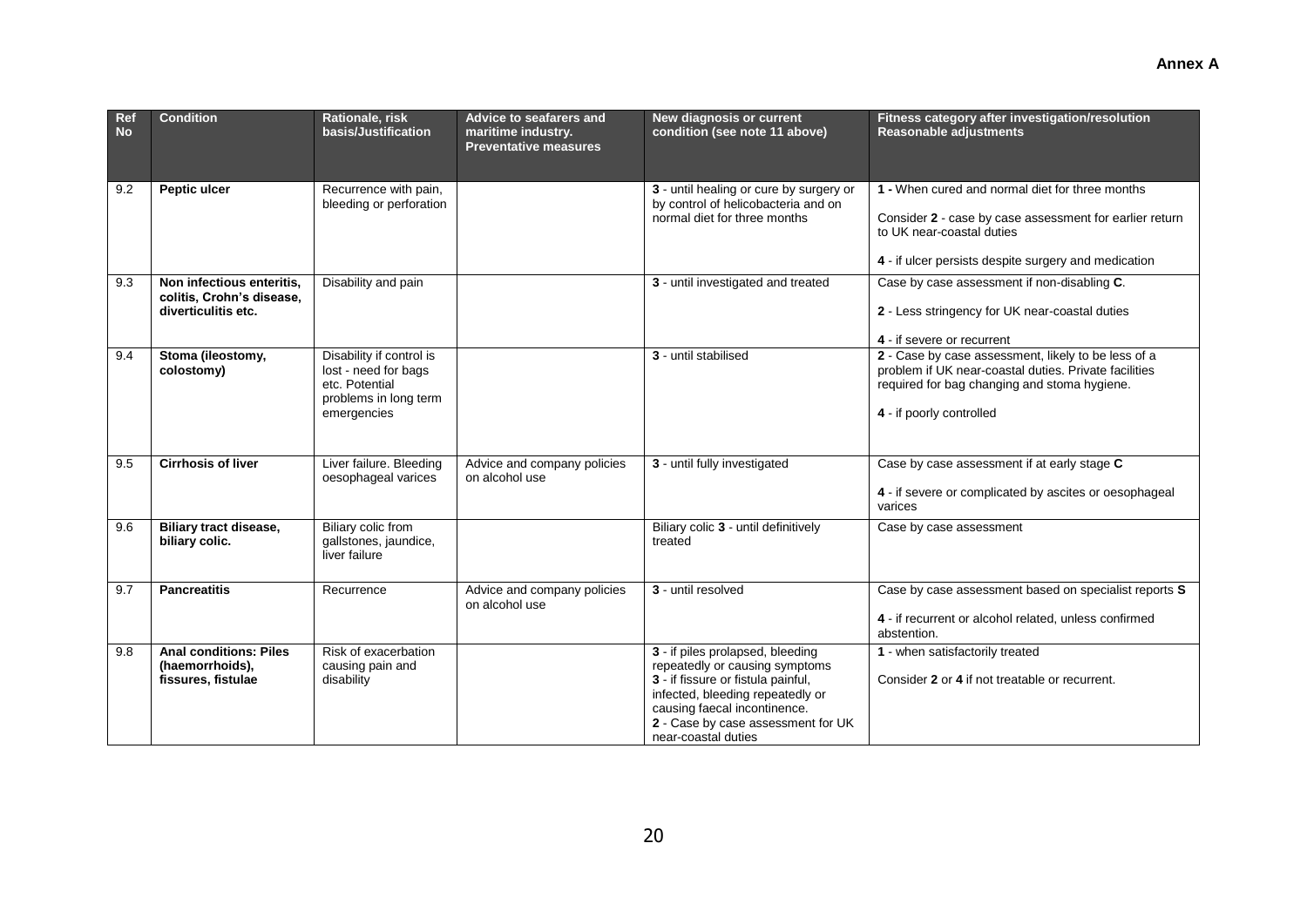| Ref<br><b>No</b> | <b>Condition</b>                                                                                 | Rationale, risk<br>basis/Justification                          | Advice to seafarers and<br>maritime industry.<br><b>Preventative measures</b> | New diagnosis or current<br>condition (see note 11 above)                  | Fitness category after investigation/resolution<br>Reasonable adjustments                                                                                                                                                                                                                                    |
|------------------|--------------------------------------------------------------------------------------------------|-----------------------------------------------------------------|-------------------------------------------------------------------------------|----------------------------------------------------------------------------|--------------------------------------------------------------------------------------------------------------------------------------------------------------------------------------------------------------------------------------------------------------------------------------------------------------|
| 9.9              | Hernias - inguinal and<br>femoral                                                                | Risk of strangulation                                           |                                                                               | 3 or 2 - until surgically investigated<br>and, if required, treated.       | Consider 2 case by case assessment for UK near-<br>coastal waters, if no regular heavy whole body physical<br>effort.<br>1 - When satisfactorily treated OR when surgeon reports<br>that there is no risk of strangulation.                                                                                  |
| 9.10             | Hernias - umbilical                                                                              | Instability of<br>abdominal wall on<br>bending and lifting      |                                                                               | Case by case assessment depending<br>on severity of symptoms or disability | Case by case assessment. Consider implications of<br>regular heavy whole-body physical effort.                                                                                                                                                                                                               |
| 9.11             | Hernias - diaphragmatic<br>(hiatus)                                                              | Reflux of stomach<br>contents and acid<br>causing heartburn etc |                                                                               | Case by case assessment depending<br>on severity of symptoms or disability | Case by case assessment based on severity of<br>symptoms when lying down and on any sleep<br>disturbance caused by them.                                                                                                                                                                                     |
| 10.0             | <b>GENITO-URINARY</b><br><b>CONDITIONS</b>                                                       |                                                                 |                                                                               |                                                                            |                                                                                                                                                                                                                                                                                                              |
| 10.1             | Proteinuria. Haematuria.<br>Glycosuria, or other<br>urinary abnormality<br><b>AD Guidance 12</b> | Indicator of kidney or<br>other diseases                        |                                                                               | 3 - if initial findings clinically<br>significant - see AD Guidance        | 1 - Very low risk of serious underlying condition<br>1 time limited - where repeat surveillance required<br>4 - Serious and non-remediable underlying cause - e.g.<br>impairment of kidney function.<br>Case by case assessment or see section on underlying<br>cause<br>See AD quidance 12 on urine testing |
| 10.2             | <b>Acute nephritis</b>                                                                           | Renal failure,<br>hypertension                                  |                                                                               | 3 - until resolved                                                         | Case by case assessment                                                                                                                                                                                                                                                                                      |
| 10.3             | Sub acute or chronic<br>nephritis or nephrosis                                                   | Renal failure<br>hypertension                                   |                                                                               | 3 - until investigated                                                     | Consider 2 for UK near-coastal duties - case by case<br>assessment<br>4 - Impairing reduction in renal function                                                                                                                                                                                              |
| 10.4             | <b>Acute urinary infection</b>                                                                   | Pain and disability<br>from relapse or<br>recurrence            | Treatment of underlying cause<br>and measures for personal<br>hygiene         | 3 - until satisfactorily investigated and<br>treated                       | Case by case assessment<br>4 - if recurrent or with untreatable underlying cause                                                                                                                                                                                                                             |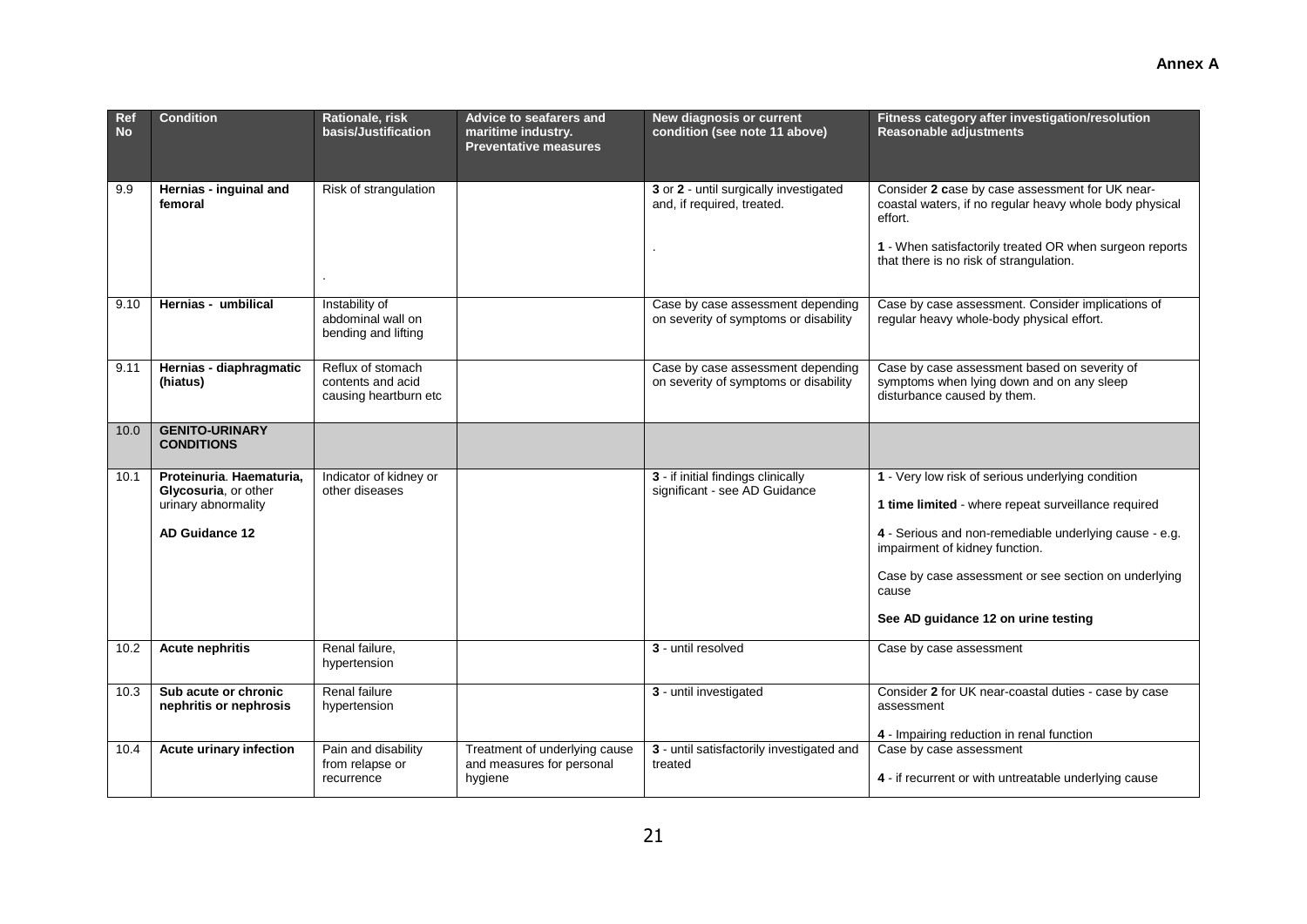| Ref<br><b>No</b> | <b>Condition</b>                                                                                                                        | Rationale, risk<br>basis/Justification                                                                   | Advice to seafarers and<br>maritime industry. | New diagnosis or current<br>condition (see note 11 above)                                                                                                                        | Fitness category after investigation/resolution<br><b>Reasonable adjustments</b>                                                                                                                                                                                                                                                                                                                                                                                                                                                                                                                                                                     |
|------------------|-----------------------------------------------------------------------------------------------------------------------------------------|----------------------------------------------------------------------------------------------------------|-----------------------------------------------|----------------------------------------------------------------------------------------------------------------------------------------------------------------------------------|------------------------------------------------------------------------------------------------------------------------------------------------------------------------------------------------------------------------------------------------------------------------------------------------------------------------------------------------------------------------------------------------------------------------------------------------------------------------------------------------------------------------------------------------------------------------------------------------------------------------------------------------------|
|                  |                                                                                                                                         |                                                                                                          | <b>Preventative measures</b>                  |                                                                                                                                                                                  |                                                                                                                                                                                                                                                                                                                                                                                                                                                                                                                                                                                                                                                      |
| 10.5             | <b>Renal or ureteric</b><br>calculus, renal colic.<br>symptomatic or<br>asymptomatic                                                    | Pain and disability<br>from renal colic                                                                  | Advice on fluid intake                        | 3 - until investigated and treated                                                                                                                                               | 1 - following case-by-case assessment by specialist if<br>stone free, with normal renal function and metabolic<br>evaluation including 24 hour urine collection, without<br>recurrence. If remains stone free after 2 years, repeat<br>scan 5 yearly.<br>- if period of > five years' observation and normal urine<br>and renal function indicate isolated attack of renal colic<br>Consider 2 - if concern about ability to work in tropics or<br>under high temperature conditions. Case by case<br>assessment for UK near-coastal duties.<br>4 - if recurrent stone formation<br>[For consistency with the IMO/ILO seafarer medical<br>standard 1 |
| 10.6             | <b>Prostatic</b>                                                                                                                        | Acute retention of                                                                                       |                                               | 3 - until investigated and treated                                                                                                                                               | Case by case assessment                                                                                                                                                                                                                                                                                                                                                                                                                                                                                                                                                                                                                              |
|                  | enlargement/Urinary<br>obstruction                                                                                                      | urine                                                                                                    |                                               |                                                                                                                                                                                  | 4 - if not remediable                                                                                                                                                                                                                                                                                                                                                                                                                                                                                                                                                                                                                                |
| 10.7             | Removal of kidney or<br>one non-functioning<br>kidney.                                                                                  | Limits on fluid<br>regulation under<br>extreme conditions if<br>remaining kidney not<br>fully functional |                                               | 3 - in new entrants for<br>worldwide/tropical duties until<br>specialist confirmation that remaining<br>kidney is fully functional and there is<br>no risk of bilateral disease. | 1 - in serving seafarer if remaining kidney is healthy with<br>normal function<br>Consider 2 - if concern about ability to work in tropics or<br>under high temperature conditions                                                                                                                                                                                                                                                                                                                                                                                                                                                                   |
| 10.8             | Incontinence of urine                                                                                                                   | Smell, social problems                                                                                   |                                               | 3 - until investigated and treated                                                                                                                                               | Case by case assessment                                                                                                                                                                                                                                                                                                                                                                                                                                                                                                                                                                                                                              |
|                  |                                                                                                                                         |                                                                                                          |                                               |                                                                                                                                                                                  | Consider 4 - if severe and irremediable                                                                                                                                                                                                                                                                                                                                                                                                                                                                                                                                                                                                              |
| 10.9             | Heavy vaginal bleeding,<br>severe menstrual pain,<br>endometriosis, prolapse<br>of genital organs or other<br>gynaecological conditions | Disability from pain or<br>bleeding                                                                      |                                               | 3 - If disabling or investigation<br>needed to determine cause and<br>remedy it.                                                                                                 | Case by case assessment.<br>Consider 2 with voyage or duty restrictions if condition is<br>persistent and likely to cause impairment on voyage OR<br>affect working capacity                                                                                                                                                                                                                                                                                                                                                                                                                                                                         |
| 11.0             | <b>PREGNANCY</b>                                                                                                                        |                                                                                                          |                                               |                                                                                                                                                                                  |                                                                                                                                                                                                                                                                                                                                                                                                                                                                                                                                                                                                                                                      |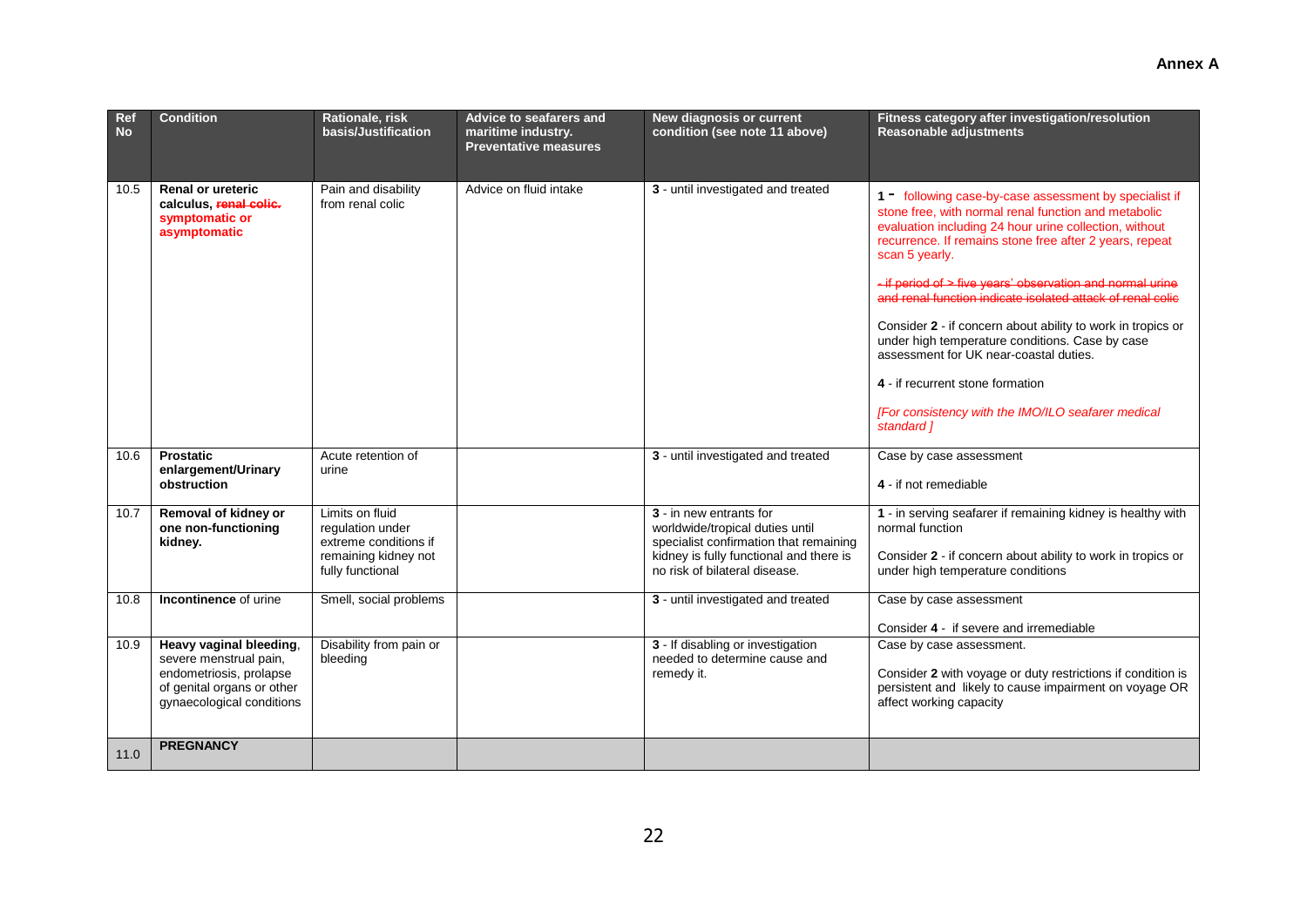| Ref<br><b>No</b> | <b>Condition</b>                                                                | Rationale, risk<br>basis/Justification                                                                                                                       | Advice to seafarers and<br>maritime industry.<br><b>Preventative measures</b>                           | New diagnosis or current<br>condition (see note 11 above)                                                                                                 | Fitness category after investigation/resolution<br>Reasonable adjustments                                                                                                                                                                                                                                                                                                                                                                                                                                                                                                                                                                            |
|------------------|---------------------------------------------------------------------------------|--------------------------------------------------------------------------------------------------------------------------------------------------------------|---------------------------------------------------------------------------------------------------------|-----------------------------------------------------------------------------------------------------------------------------------------------------------|------------------------------------------------------------------------------------------------------------------------------------------------------------------------------------------------------------------------------------------------------------------------------------------------------------------------------------------------------------------------------------------------------------------------------------------------------------------------------------------------------------------------------------------------------------------------------------------------------------------------------------------------------|
| 11.1             | Pregnancy                                                                       | Complications, late<br>limitations on mobility.<br>Risk to mother and<br>child in the event of<br>premature delivery at<br>sea                               | Advice on risks and limitations<br>in advance and during early<br>stages of pregnancy                   | Uncomplicated pregnancy - See<br>Marine Guidance Note MGN 522<br>Abnormal - 3 on diagnosis                                                                | Case by case assessment if there are risk factors or<br>complications. Seafarer must make informed personal<br>decision about excess risks from premature delivery at<br>sea.                                                                                                                                                                                                                                                                                                                                                                                                                                                                        |
| 12.0             | <b>SKIN</b>                                                                     |                                                                                                                                                              |                                                                                                         |                                                                                                                                                           |                                                                                                                                                                                                                                                                                                                                                                                                                                                                                                                                                                                                                                                      |
| 12.1             | <b>Skin infections</b>                                                          | Exacerbation, risk to<br>others                                                                                                                              | Hygiene advice especially for<br>catering staff                                                         | 3 - until satisfactorily treated<br>Consider special difficulties with most<br>skin problems in hot conditions                                            | Consider 4 for catering staff with recurrent problems                                                                                                                                                                                                                                                                                                                                                                                                                                                                                                                                                                                                |
| 12.2             | Other skin diseases e.g.<br>eczema, dermatitis,<br>psoriasis                    | Exacerbation,<br>sometimes<br>occupational cause                                                                                                             | Advice to individual and<br>employer on occupational<br>allergens and irritants. Advice<br>on skin care | Case by case decision.<br>Dermatological opinion if in doubt - S<br>Consider special difficulties with most<br>skin problems in hot, humid<br>conditions. | Case by case assessment.<br>2 - as appropriate if aggravated by heat, or substances<br>at work                                                                                                                                                                                                                                                                                                                                                                                                                                                                                                                                                       |
| 13.0             | <b>MUSCULO-SKELETAL</b>                                                         |                                                                                                                                                              |                                                                                                         |                                                                                                                                                           |                                                                                                                                                                                                                                                                                                                                                                                                                                                                                                                                                                                                                                                      |
| 13.1             | Osteo arthritis, other<br>joint diseases and<br>subsequent joint<br>replacement | Pain and mobility<br>limitation affecting<br>normal or emergency<br>duties. Risk of<br>infection or dislocation<br>and limited life of<br>replacement joints |                                                                                                         | Case by case assessment based on<br>job requirements and history of<br>condition.                                                                         | Case by case assessment - consider emergency duties<br>and evacuation from ship. Should meet general fitness<br>(App 2) requirements<br>Full recovery of function and specialist advice required<br>before return to sea after hip replacement - S.<br>Note: the prognosis after knee replacements is<br>improving. Case by case consideration of function and<br>risks, with acceptance by the seafarer that, in the event<br>of malfunction or significant injury, permanent incapacity<br>is to be expected.<br>Consider 2 restricted to exclude regular tasks involving<br>heavy whole body physical effort<br>4 - for advanced and severe cases |
| 13.2             | Recurrent instability of<br>shoulder or knee joints                             | Sudden disabling<br>limitation of mobility,<br>with pain                                                                                                     |                                                                                                         | 3 - until satisfactorily treated                                                                                                                          | Case by case assessment of occasional instability                                                                                                                                                                                                                                                                                                                                                                                                                                                                                                                                                                                                    |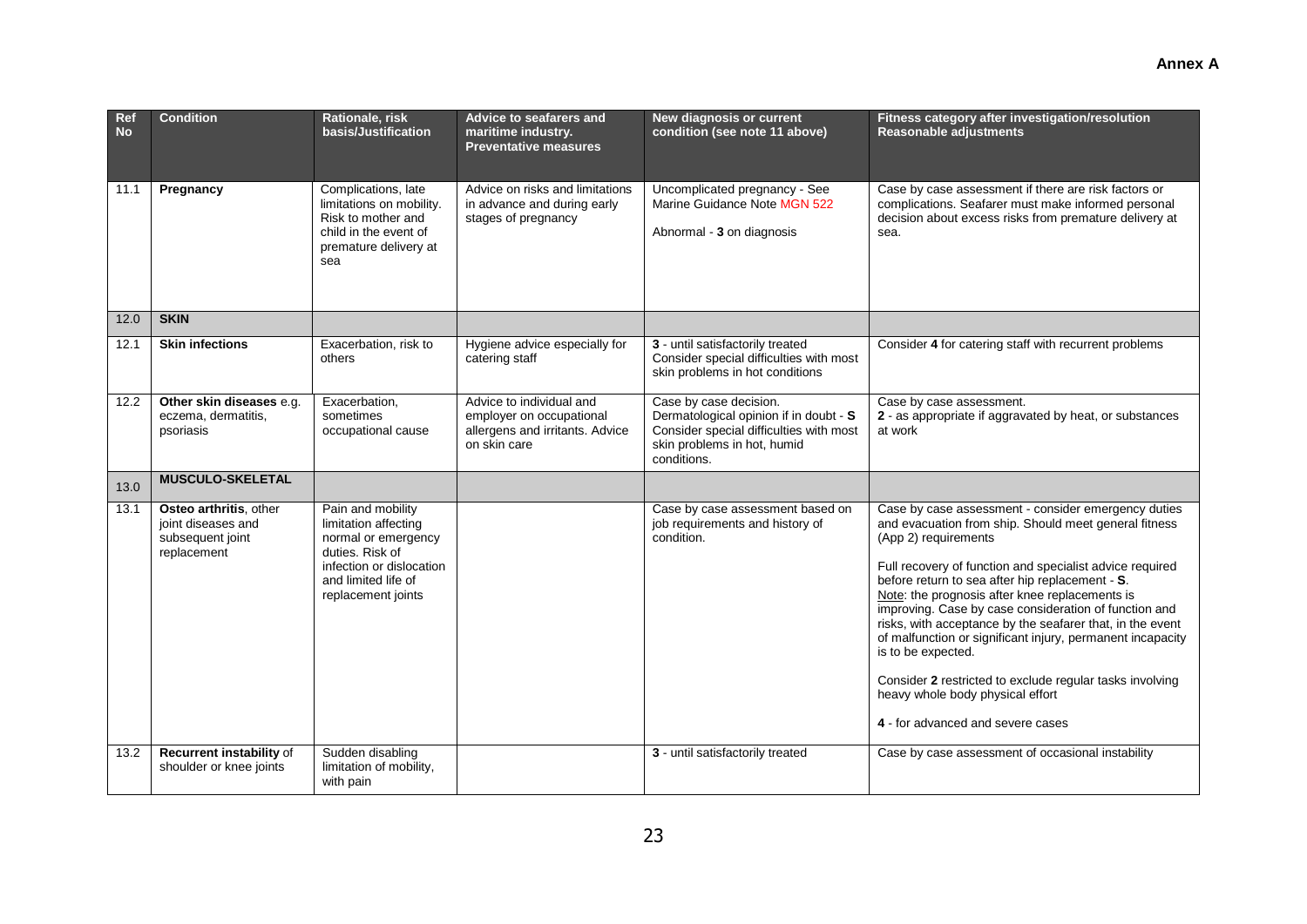| Ref<br><b>No</b> | <b>Condition</b>                         | Rationale, risk<br>basis/Justification                                                                               | Advice to seafarers and<br>maritime industry.<br><b>Preventative measures</b>                    | <b>New diagnosis or current</b><br>condition (see note 11 above)  | Fitness category after investigation/resolution<br><b>Reasonable adjustments</b>                                                                                                                                                                                                                                                                                                                                                                                                                                                                                                                                                                                                                                                                  |  |
|------------------|------------------------------------------|----------------------------------------------------------------------------------------------------------------------|--------------------------------------------------------------------------------------------------|-------------------------------------------------------------------|---------------------------------------------------------------------------------------------------------------------------------------------------------------------------------------------------------------------------------------------------------------------------------------------------------------------------------------------------------------------------------------------------------------------------------------------------------------------------------------------------------------------------------------------------------------------------------------------------------------------------------------------------------------------------------------------------------------------------------------------------|--|
| 13.3             | Limb prosthesis                          | Mobility limitation<br>affecting normal or<br>emergency duties.                                                      |                                                                                                  |                                                                   | 4 - normally but consider<br>2 - if general fitness requirements at Appendix 2 are fully<br>met. Arrangements for fitting prosthesis in emergency<br>must be confirmed<br>1 - in exceptional cases where all fitness requirements<br>demonstrably met without prosthesis                                                                                                                                                                                                                                                                                                                                                                                                                                                                          |  |
| 13.4             | <b>Back pain</b>                         | Pain and mobility<br>limitation affecting<br>normal or emergency<br>duties. Risk of<br>exacerbation                  | Manual handling advice. Early<br>intervention and rehabilitation<br>to reduce risk of chronicity | 3 - in acute stage                                                | Case by case assessment<br>4 - if recurrent and incapacitating                                                                                                                                                                                                                                                                                                                                                                                                                                                                                                                                                                                                                                                                                    |  |
| 14.0             | <b>SENSORY/</b><br><b>COMMUNICATIONS</b> |                                                                                                                      |                                                                                                  |                                                                   |                                                                                                                                                                                                                                                                                                                                                                                                                                                                                                                                                                                                                                                                                                                                                   |  |
| 14.1             | Speech defect                            | Limits to<br>communications -<br>maybe safety-critical                                                               |                                                                                                  |                                                                   | Case by case practical assessment. Any need for<br>assistance with communication should be identified on<br>ENG 1 certificate.<br>4 - if effective communication interfered with                                                                                                                                                                                                                                                                                                                                                                                                                                                                                                                                                                  |  |
| 14.2             | Otitis - externa and<br>media            | Recurrence.<br>Infection source in<br>food handlers                                                                  |                                                                                                  | 3 - until treated                                                 | If chronic, case by case assessment - consider risk from<br>heat and humidity<br>Chronic discharge from ear in food handler - 4                                                                                                                                                                                                                                                                                                                                                                                                                                                                                                                                                                                                                   |  |
| 14.3             | Hearing<br>AD Guidance 13                | Limits to routine<br>communication and in<br>emergencies - may be<br>safety - critical. May<br>indicate noise damage | Advice to individual and<br>employer on noise reduction                                          | 3 - pending any required audiological<br>assessment and treatment | 1 - Unaided hearing unimpaired (< 30dB loss on<br>audiometry or not in 'definitely impaired' category on<br>speech recognition test. Audiological assessment<br>recommended and to have repeat testing at each<br>medical if 25-30 dB loss or in 'possibly impaired'<br>category)<br>Hearing aid worn: See AD Guidance 13<br>1 - Aided hearing meets above criteria and aid worn at<br>night.<br>2 - Aided hearing meets above criteria but aid removed<br>for sleep. EITHER restricted to vessel where there is<br>demonstrated ability to hear alarms or where reliable<br>alternative arrangements for arousal have been made<br>OR restricted to vessel returning to home port each<br>night if emergency alarms may not be heard without aid |  |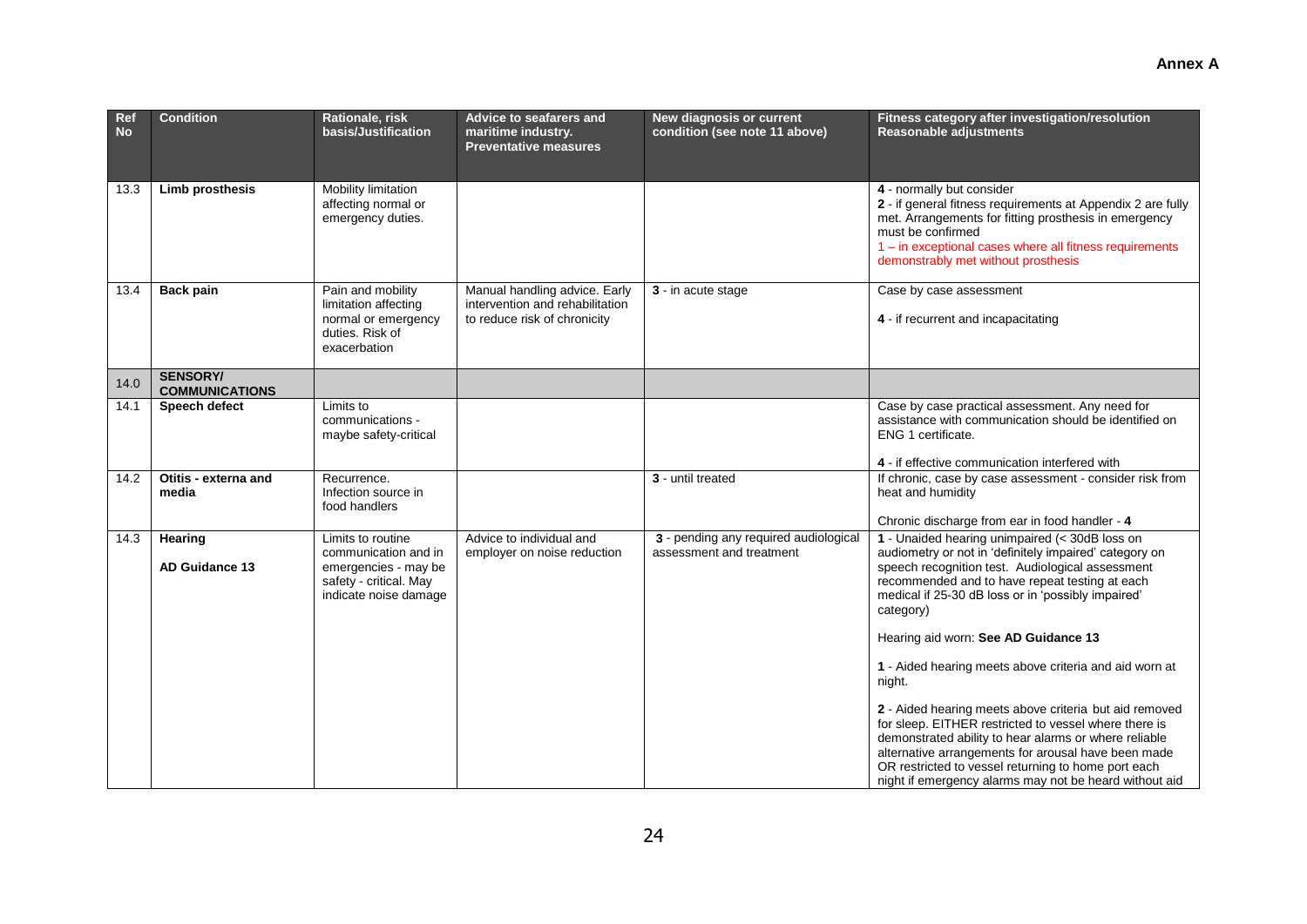| Ref<br><b>No</b> | <b>Condition</b>                                                                                  | Rationale, risk<br>basis/Justification                                                | <b>Advice to seafarers and</b><br>maritime industry.                                                                          | New diagnosis or current<br>condition (see note 11 above)                                                                                                                                                                                                                                                       | Fitness category after investigation/resolution<br>Reasonable adjustments                                                                                                                                                                                                                                                                                                                                                                                                                                                                                                                                                                                                                                                                                                                                                                                                                                                                                                                                                    |
|------------------|---------------------------------------------------------------------------------------------------|---------------------------------------------------------------------------------------|-------------------------------------------------------------------------------------------------------------------------------|-----------------------------------------------------------------------------------------------------------------------------------------------------------------------------------------------------------------------------------------------------------------------------------------------------------------|------------------------------------------------------------------------------------------------------------------------------------------------------------------------------------------------------------------------------------------------------------------------------------------------------------------------------------------------------------------------------------------------------------------------------------------------------------------------------------------------------------------------------------------------------------------------------------------------------------------------------------------------------------------------------------------------------------------------------------------------------------------------------------------------------------------------------------------------------------------------------------------------------------------------------------------------------------------------------------------------------------------------------|
|                  |                                                                                                   |                                                                                       | <b>Preventative measures</b>                                                                                                  |                                                                                                                                                                                                                                                                                                                 |                                                                                                                                                                                                                                                                                                                                                                                                                                                                                                                                                                                                                                                                                                                                                                                                                                                                                                                                                                                                                              |
| 14.4             | <b>EYESIGHT (See</b><br>Appendix 1 for details of<br>standards required)<br><b>AD Guidance 14</b> | Safety critical loss of<br>visual information                                         | Provision of appropriate<br>correction. Laser refractive<br>surgery is not recommended<br>as a means of meeting<br>standards. | Visual assessment.<br><b>2</b> - no lookout duties for six months<br>after laser surgery then confirm<br>acuity. Then 1 with surveillance until<br>stability confirmed<br>1 time limited with surveillance -<br>specific eye diseases e.g. glaucoma,<br>where visual standards are still met<br>See AD guidance | in place.<br>4 - for watchkeeping duties. Hearing, with or without<br>hearing aid use, impaired (> 30dB loss on audiometry or<br>in 'definitely impaired' category on speech recognition<br>test). Case by case assessment, based on functional<br>requirements of job for non-watchkeeping staff on UK<br>near-coastal vessels.<br>See AD Guidance 13<br>1 - if vision standards met and no progressive eye<br>disease.<br>2 - if requirements for specific duties are not met.<br>S - Obtain specialist opinion on prognosis and on other<br>defects e.g. visual field defects, night vision. Unfit for<br>watchkeeping and/or lookout duties if significant<br>perceptual defect<br>4 - if standards not met<br>See AD Guidance 14<br>Note 1: Boxes on ENG 1 showing fitness for lookout<br>duties, use of visual aids and colour vision deficiencies<br>to be completed.<br>Note 2 : Employer should be informed of their special<br>duty of care for eyesight if a monocular serving seafarer<br>meets visual standards |
| 15.0             | <b>GENERAL</b>                                                                                    |                                                                                       |                                                                                                                               |                                                                                                                                                                                                                                                                                                                 |                                                                                                                                                                                                                                                                                                                                                                                                                                                                                                                                                                                                                                                                                                                                                                                                                                                                                                                                                                                                                              |
| 15.1             | <b>Prescribed medication</b><br><b>AD Guidance 15</b>                                             | Varied - performance<br>decrement, other side<br>effects, insufficient for<br>voyage. | Policy for reporting medication<br>use, advice on any restrictions<br>required and on continuity of<br>supply                 | 3 - for duration of medication if<br>package notes indicate<br>driving/moving machinery risk or<br>other relevant side effect                                                                                                                                                                                   | Case by case assessment<br>Note specific impairment risks from insulin, warfarin,<br>psychoactive medications, hormone replacements and<br>the effects of seasickness or other illness on the<br>effectiveness of oral medications.<br>See AD quidance 15                                                                                                                                                                                                                                                                                                                                                                                                                                                                                                                                                                                                                                                                                                                                                                    |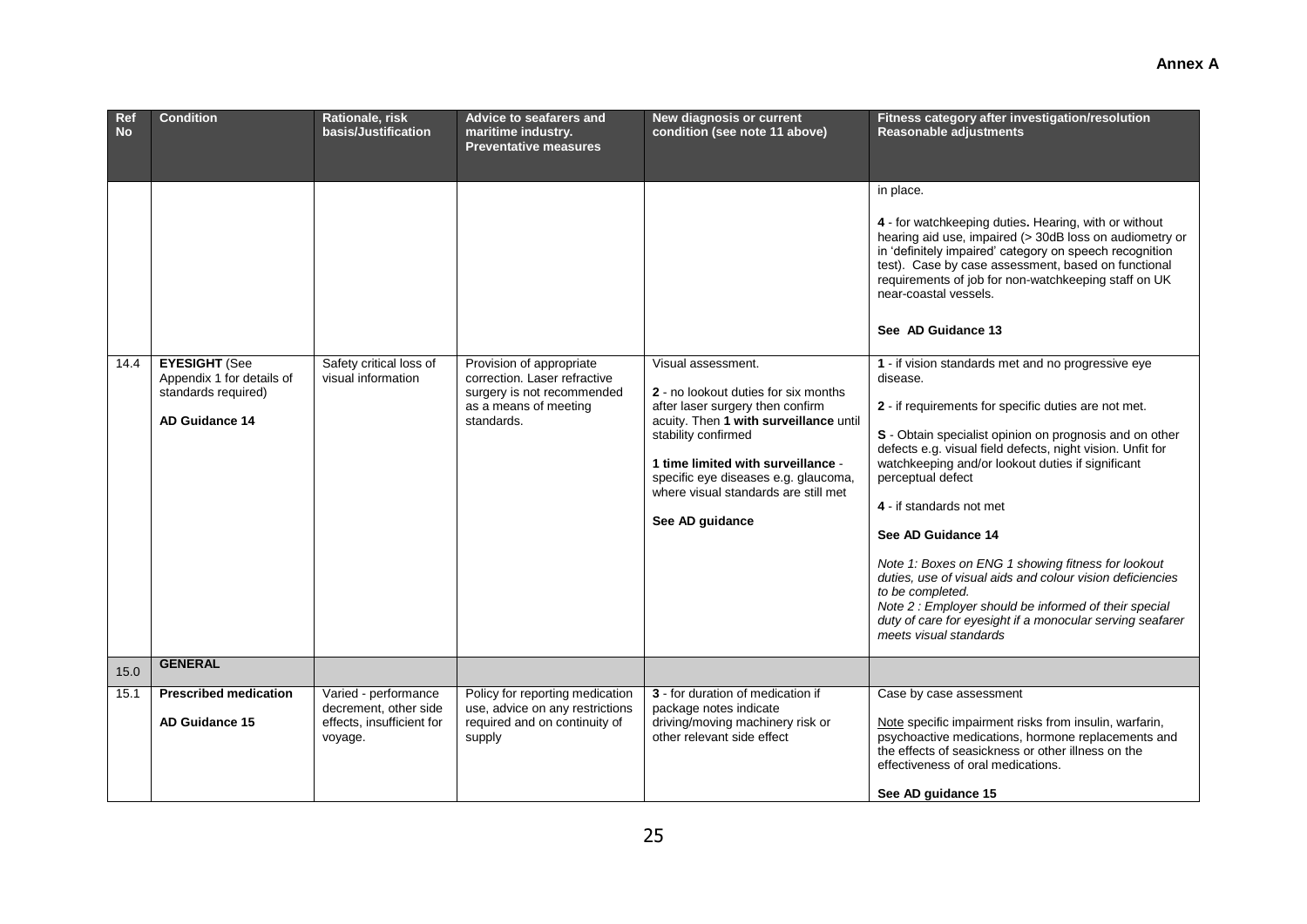| Ref<br><b>No</b> | <b>Condition</b>                                                                                                                                                         | Rationale, risk<br>basis/Justification                                                                 | Advice to seafarers and<br>maritime industry.<br><b>Preventative measures</b> | New diagnosis or current<br>condition (see note 11 above)             | Fitness category after investigation/resolution<br>Reasonable adjustments                                                                                                                                                                                                                                                                                                                                                                                                                                                                                                                                                               |
|------------------|--------------------------------------------------------------------------------------------------------------------------------------------------------------------------|--------------------------------------------------------------------------------------------------------|-------------------------------------------------------------------------------|-----------------------------------------------------------------------|-----------------------------------------------------------------------------------------------------------------------------------------------------------------------------------------------------------------------------------------------------------------------------------------------------------------------------------------------------------------------------------------------------------------------------------------------------------------------------------------------------------------------------------------------------------------------------------------------------------------------------------------|
|                  |                                                                                                                                                                          |                                                                                                        |                                                                               |                                                                       |                                                                                                                                                                                                                                                                                                                                                                                                                                                                                                                                                                                                                                         |
| 15.2             | Transplants - kidney,<br>heart, lung, liver<br>(for prosthetics i.e. joints,<br>limbs, lenses, hearing<br>aids, heart valves etc. see<br>condition specific<br>sections) | Risk of rejection. Side<br>effects of medication                                                       |                                                                               | 3 - until effects of surgery and anti-<br>rejection medication stable | 2 – UK near-coastal only, may be appropriate for fully<br>functioning transplant on stable medication, provided<br>general fitness standards (Appendix 2) are met<br>4 - normally                                                                                                                                                                                                                                                                                                                                                                                                                                                       |
| 15.3             | Progressive conditions<br>which are currently within<br>standards                                                                                                        | Varied - e.g.<br>Huntington's chorea -<br>including family<br>history, keratoconus                     | Vocational advice on<br>diagnosis or at pre-sea<br>medical                    |                                                                       | Case by case assessment, with specialist advice - S.<br>Such conditions are acceptable if harmful progression<br>before next medical is judged unlikely.                                                                                                                                                                                                                                                                                                                                                                                                                                                                                |
| 15.4             | Allergies (other than<br>allergic dermatitis and<br>asthma)<br>AD Guidance 16                                                                                            | Risk of recurrence and<br>increasing severity of<br>response. Reduced<br>ability to perform<br>duties. |                                                                               | 3 - if diagnosis and management of<br>condition not secure            | 1 - where response is impairing rather than life-<br>threatening, and effects can be fully controlled by long-<br>term non-steroidal self-medication or by lifestyle<br>modifications that are practicable at sea with no safety<br>critical adverse effects.<br>2 - where response is impairing rather than life-<br>threatening, and reasonable adjustments can be made<br>to reduce risk of recurrence.<br>4 - if life-threatening response reasonably foreseeable<br>Otherwise, case by case assessment of likelihood and<br>severity of response, management of the condition and<br>access to medical care.<br>See AD Guidance 16 |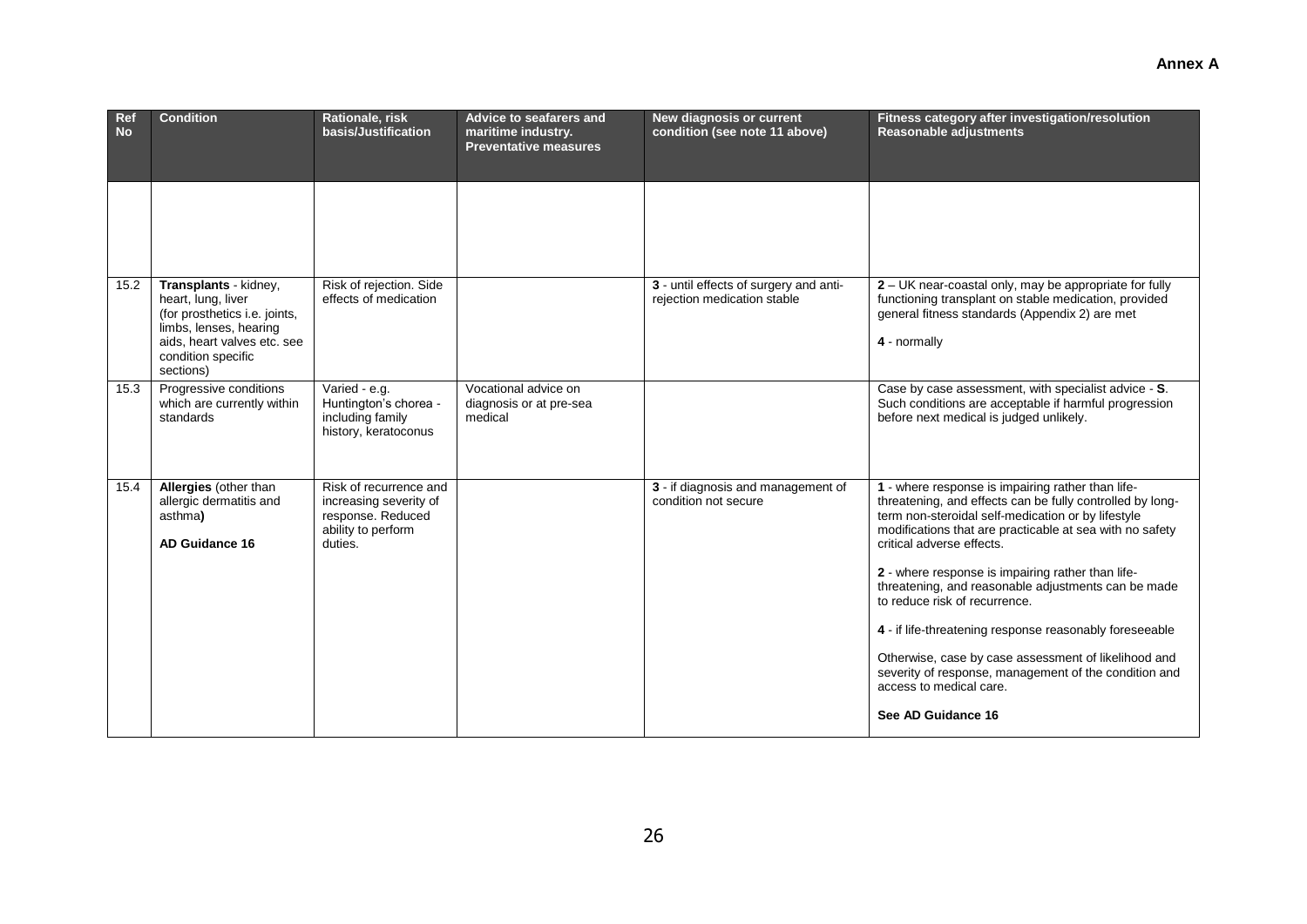| Ref<br><b>No</b> | <b>Condition</b>                                                                        | Rationale, risk<br>basis/Justification | Advice to seafarers and<br>maritime industry.<br><b>Preventative measures</b> | New diagnosis or current<br>condition (see note 11 above)                                                                                                                                                                                        | Fitness category after investigation/resolution<br><b>Reasonable adjustments</b>                                                                                                |
|------------------|-----------------------------------------------------------------------------------------|----------------------------------------|-------------------------------------------------------------------------------|--------------------------------------------------------------------------------------------------------------------------------------------------------------------------------------------------------------------------------------------------|---------------------------------------------------------------------------------------------------------------------------------------------------------------------------------|
| 15.5             | Conditions not specifically<br>listed                                                   |                                        |                                                                               | Use analogy with related conditions<br>as a guide to any appropriate<br>restrictions. Consider excess risk of<br>sudden incapacity, excess risk of<br>recurrence or progression and<br>limitations on performing normal and<br>emergency duties. | Case by case assessment of recovery in terms of<br>residual excess risk. Seek advice on prognosis and<br>complications if in doubt.                                             |
| 16.0             | <b>PHYSICAL FITNESS</b>                                                                 |                                        |                                                                               |                                                                                                                                                                                                                                                  |                                                                                                                                                                                 |
|                  | See Note 8 at the<br>beginning of this Table<br>and Appendix 2<br><b>AD Guidance 17</b> |                                        |                                                                               | 3 - If transient and recovery<br>anticipated                                                                                                                                                                                                     | 1 - No limitation identified at testing and no underlying<br>condition.<br>2 - Some limitations but safety critical duties can be<br>performed: restrict duties as appropriate. |
|                  |                                                                                         |                                        |                                                                               |                                                                                                                                                                                                                                                  | 4 - Unable to perform essential routine or emergency<br>duties.                                                                                                                 |
|                  |                                                                                         |                                        |                                                                               |                                                                                                                                                                                                                                                  | See AD Guidance 17 on Physical Capability<br><b>Assessment</b>                                                                                                                  |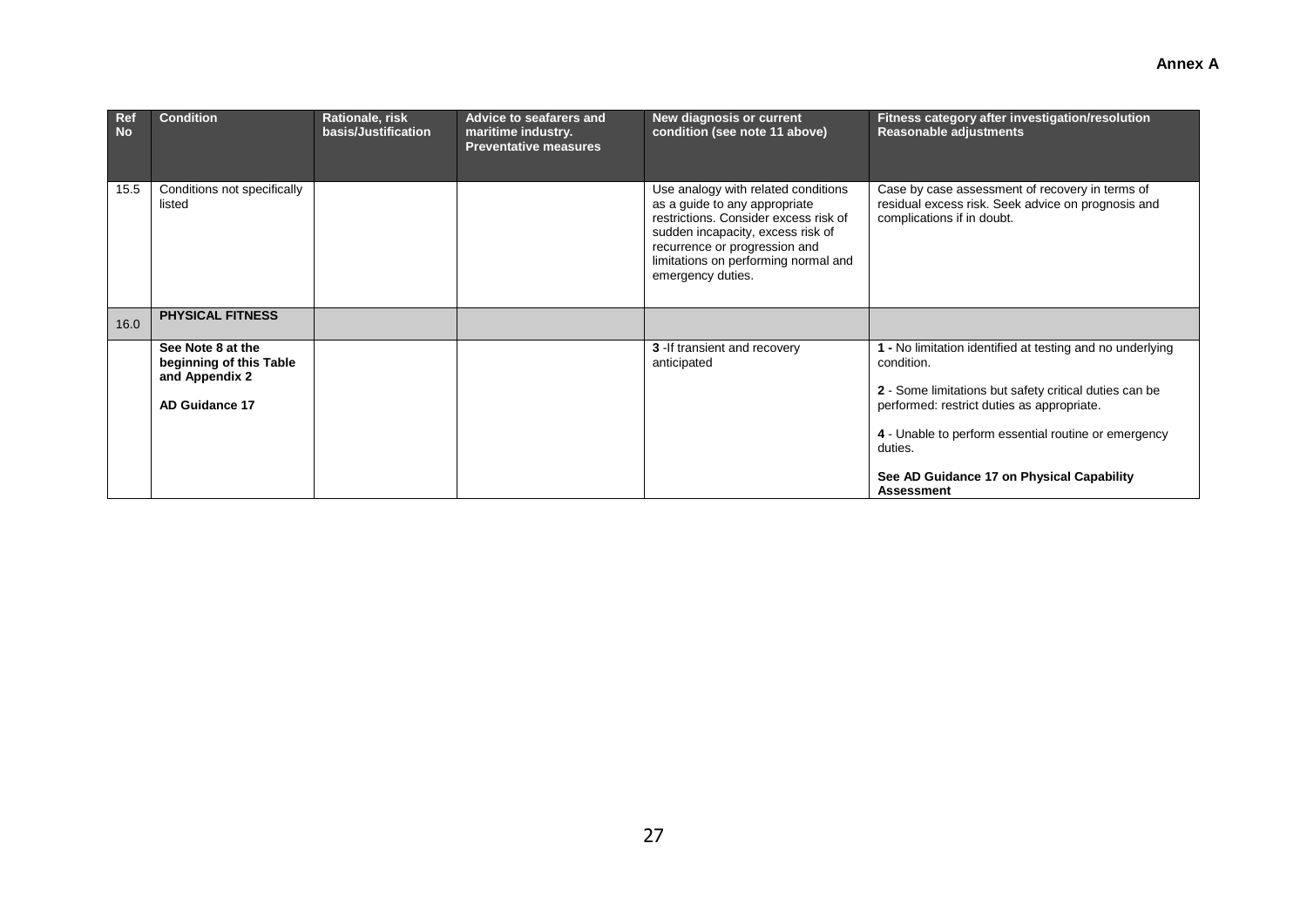#### **Annex A**

# **MSN xxxx(M) Appendix 1 to Annex A**

### **EYESIGHT STANDARDS FOR SEAFARERS**

#### **GENERAL**

Eyesight testing is carried out at every seafarer medical examination.

No person should be accepted for training or sea service if irremediable morbid condition of either eye, or the lids of either eye, is present and liable to the risk of aggravation or recurrence.

Binocular vision is normally required for all categories of seafarers. Case by case assessment may be appropriate in certain circumstances. See AD Guidance 14.

In all cases where visual aids (spectacles or contact lenses) are required for the efficient performance of duties, a spare pair must be carried when seafaring. Where different visual aids are used for distant and near vision, a spare pair of each must be carried.

Individuals who wish to go to sea as deck or engineer personnel or who are considering dual qualifications are strongly advised to have their eyes tested by an optometrist before embarking on their career, in view of the particular importance for them of good sight.

### **COLOUR VISION**

Deck officers and ratings - Colour vision should be tested by the Approved Doctor with Ishihara plates, using the introductory plate, and all the transformation and vanishing plates. Those used should be recorded on the medical report form (ENG 2). Candidates who fail the Ishihara colour plate test may apply to one of the MCA's nominated Marine Offices listed at Annex C to this MSN, for their colour vision to be re-tested using a Holmes Wright B lantern. See refer to AD Guidance 14 Electro Technical Officer (ETO) - should have their colour vision tested by the Approved Doctor using Ishihara plates (as for deck department). Those who fail the Ishihara test may apply to any registered optician for confirmatory testing using the Farnsworth D15 test or City University test. See refer to AD Guidance 14

Engineer and radio department personnel should have their colour vision tested by the Approved Doctor using Ishihara plates (as for deck department). Those who fail the Ishihara test may apply to any registered optician for confirmatory testing using the Farnsworth D15 test or City University test. See refer to AD Guidance 14

In all cases where a follow-up test has been undertaken, a report showing the result must be returned to the Approved Doctor, on the basis of which he/she will decide whether it is appropriate to fail the candidate or issue a full or restricted medical certificate, reflecting the duties the seafarer will be required to undertake.

Any decision relating to subsequent colour vision testing should be officially recorded by the Marine Office or optometrist and retained by the seafarer with the ENG 1 to avoid the necessity for repeated secondary testing.

Other personnel should be tested for colour vision, where relevant for the duties to be undertaken, using the Ishihara plates.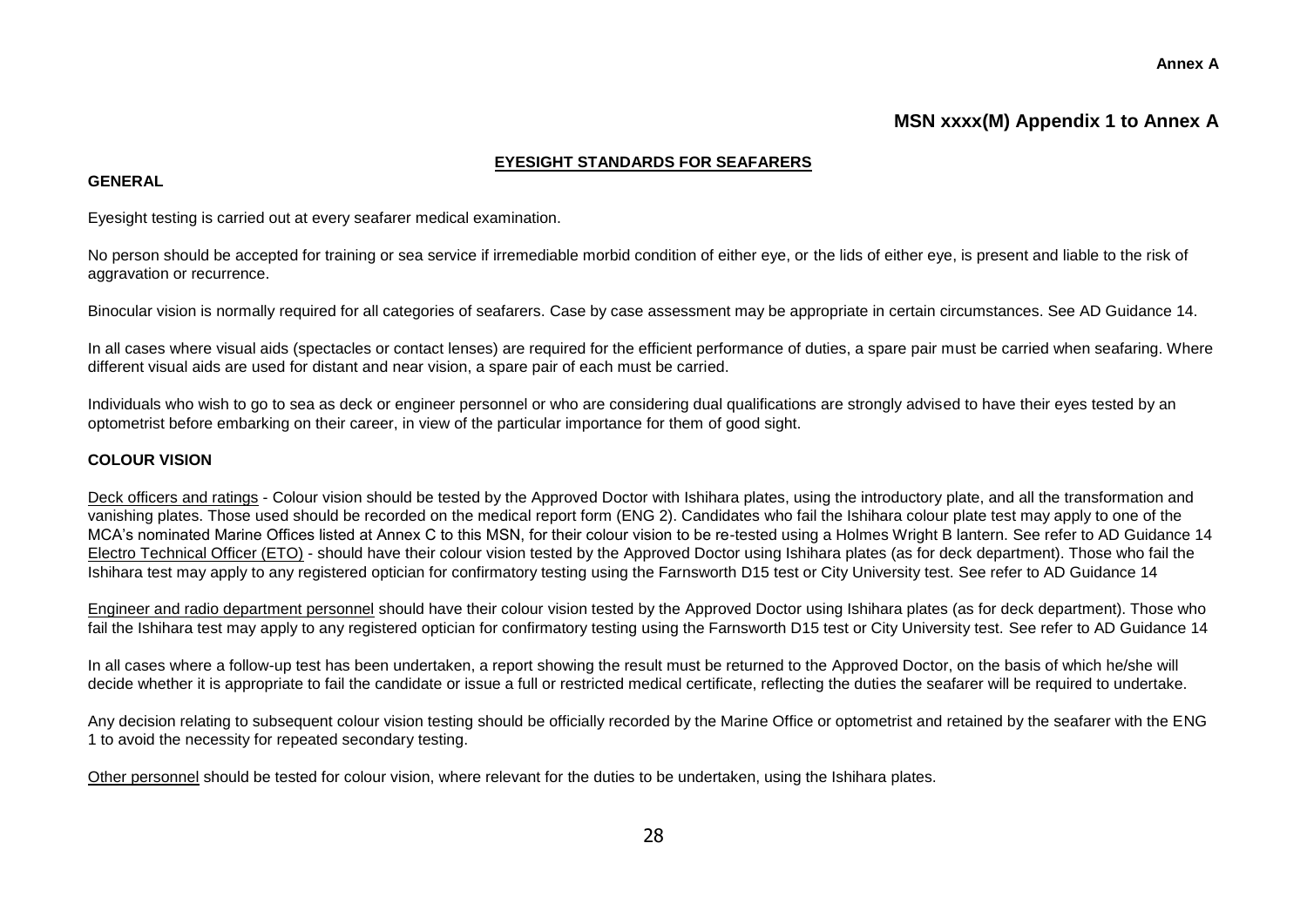**Annex A**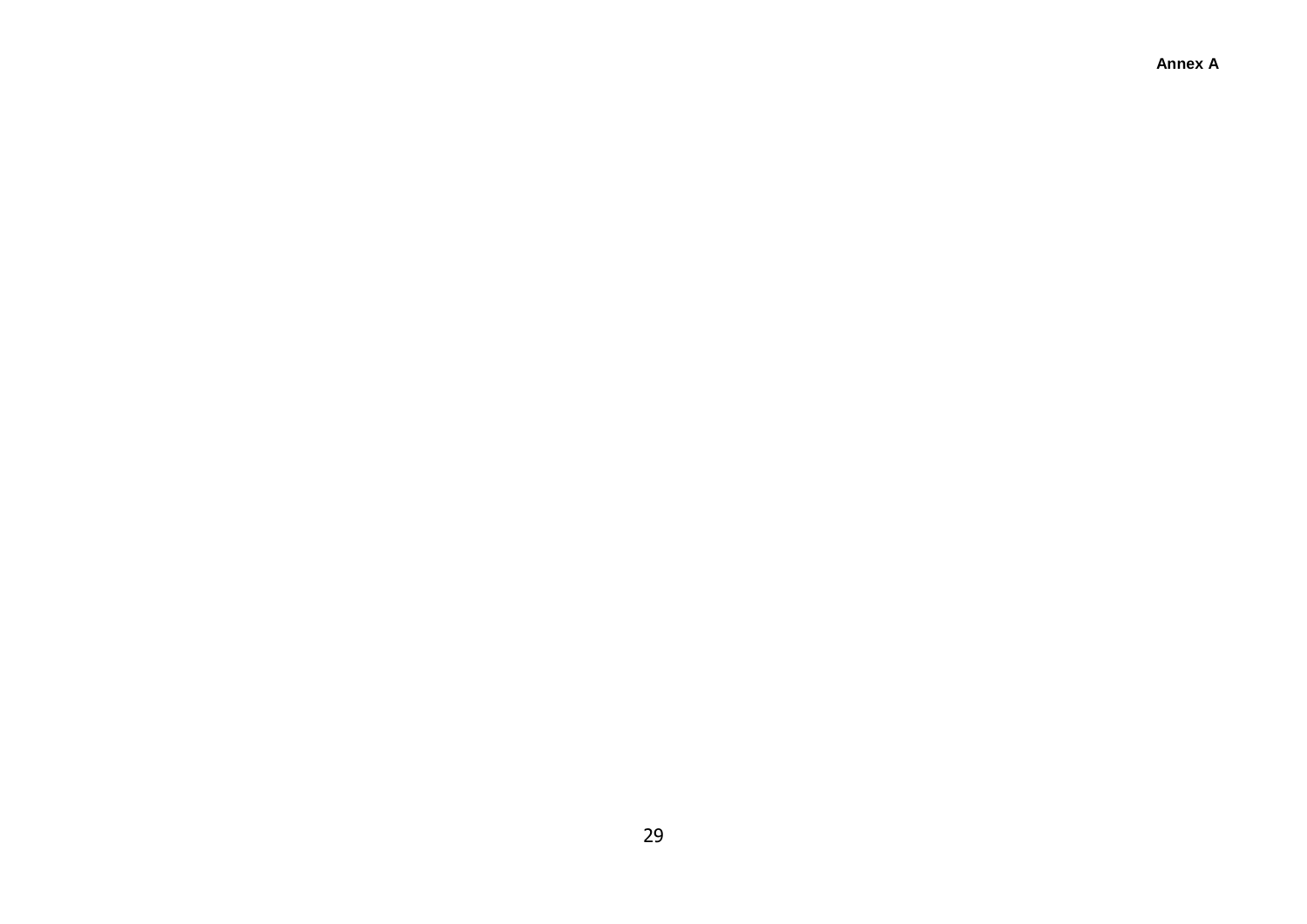| Category<br>of Seafarer                                                                                                            | <b>Basic Visual Acuity</b><br><b>Standard (unaided)</b> |                   | <b>Higher Visual Acuity</b><br><b>Standard (aided if</b><br>necessary) |                   | <b>Near Vision</b><br>(both eyes<br>together<br>aided or<br>unaided)                               | <b>Colour</b><br><b>Vision</b>                                            | <b>Visual Field</b>                                 |  |
|------------------------------------------------------------------------------------------------------------------------------------|---------------------------------------------------------|-------------------|------------------------------------------------------------------------|-------------------|----------------------------------------------------------------------------------------------------|---------------------------------------------------------------------------|-----------------------------------------------------|--|
| Deck or<br>dual career                                                                                                             | <b>Better</b><br>eye 6/60                               | Other<br>eye 6/60 | Better eye<br>6/6                                                      | Other eye<br>6/12 | N <sub>8</sub>                                                                                     | Ishihara or<br>Lantern 2<br>miles                                         | <b>No</b><br>pathological<br>field defect           |  |
| Engineer/<br>Radio                                                                                                                 | 6/60                                                    |                   | 6/18                                                                   | 6/18              | N <sub>8</sub>                                                                                     | Ishihara or<br>Farnsworth<br>D <sub>15</sub> or City<br><b>University</b> | Sufficient to<br>undertake<br>duties<br>efficiently |  |
| <b>Others</b>                                                                                                                      |                                                         |                   |                                                                        |                   | Sufficient to undertake duties efficiently                                                         |                                                                           |                                                     |  |
| eye                                                                                                                                |                                                         |                   |                                                                        |                   | Those who become monocular in service with no evidence of progressive eye disease in the remaining |                                                                           |                                                     |  |
| <b>Deck</b>                                                                                                                        | 6/60                                                    | ä,                | 6/6                                                                    | $\blacksquare$    | N <sub>8</sub>                                                                                     | Ishihara or<br>Lantern <sub>2</sub><br>miles                              | No<br>pathological<br>field defect                  |  |
| Eng/Radio                                                                                                                          | 6/60                                                    | ä,                | 6/9                                                                    | $\blacksquare$    | N <sub>8</sub>                                                                                     | Ishihara or<br>Farnsworth<br>D15 or City<br>University                    | Sufficient to<br>undertake<br>duties<br>efficiently |  |
| <b>Others</b>                                                                                                                      |                                                         |                   |                                                                        |                   | Sufficient to undertake duties efficiently                                                         |                                                                           |                                                     |  |
| There should be a sufficient period of adaptation after becoming monocular to enable stairs to be descended<br>rapidly and safely. |                                                         |                   |                                                                        |                   |                                                                                                    |                                                                           |                                                     |  |

# **Table - SUMMARY OF STANDARDS REQUIRED**

#### **Notes**

- 1. No diplopia, congenital night blindness, retinitis pigmentosa or any other serious or progressive eye disease is permitted.
- 2. If bifocal glasses are worn there should be a period of adaptation first because of the risk of falls.
- 3. Where glasses or contact lenses are needed to meet the vision standard, a spare pair (distance and near vision if necessary) should be carried.
- 4. Aids to colour vision e.g. red-tinted x-chroma, chromas lenses and chromagen lenses are not permitted.
- 5. Seafarers who suffer pathological field defects should have a field of vision at least 120<sup>0</sup> in the horizontal measured by the Goldman perimeter using the iii/4 setting (or equivalent perimetry). In addition there should be no significant defect in the binocular field which encroaches within 20<sup>0</sup> of fixation above or below the meridian. Homonymous or bitemporal defects which come close to fixation whether hemianopic or quadrantopic are not accepted.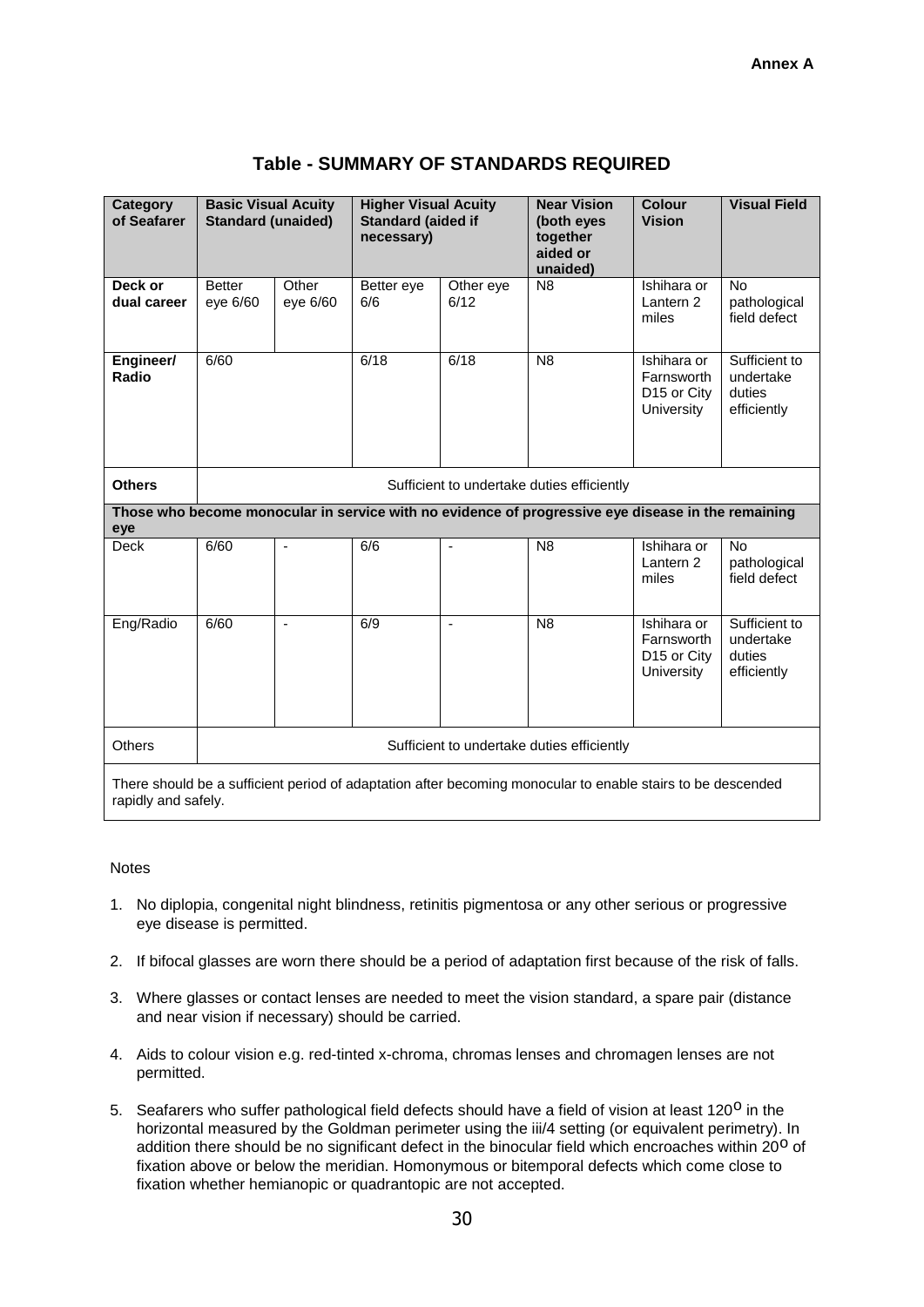- 6. Where the vision standard in this Notice is marginally higher than the previous standard, seafarers in service before the date of publication of this Notice may continue to be assessed according to the old standard, to ensure that serving seafarers are not penalised. This means that the following standards may continue to apply for seafarers already in service:
- deck department personnel required to operate lifting plant: 6/9 for the better eye (as opposed to the new standard of 6/6) for aided visual acuity;
- deck department personnel not required to perform lookout duties or to operate lifting plant: 6/18 for the better eye (as opposed to the new standard of 6/6) for aided visual acuity;
- engineers: 6/60 for the other eye (as opposed to the new standard of 6/18) for aided visual acuity.

*[This concession dates back to at least 1998 (MSN 1712(M)), and we therefore propose to withdraw it from the standards. Any seafarer still benefiting from this concession will be considered on a case-bycase basis.]*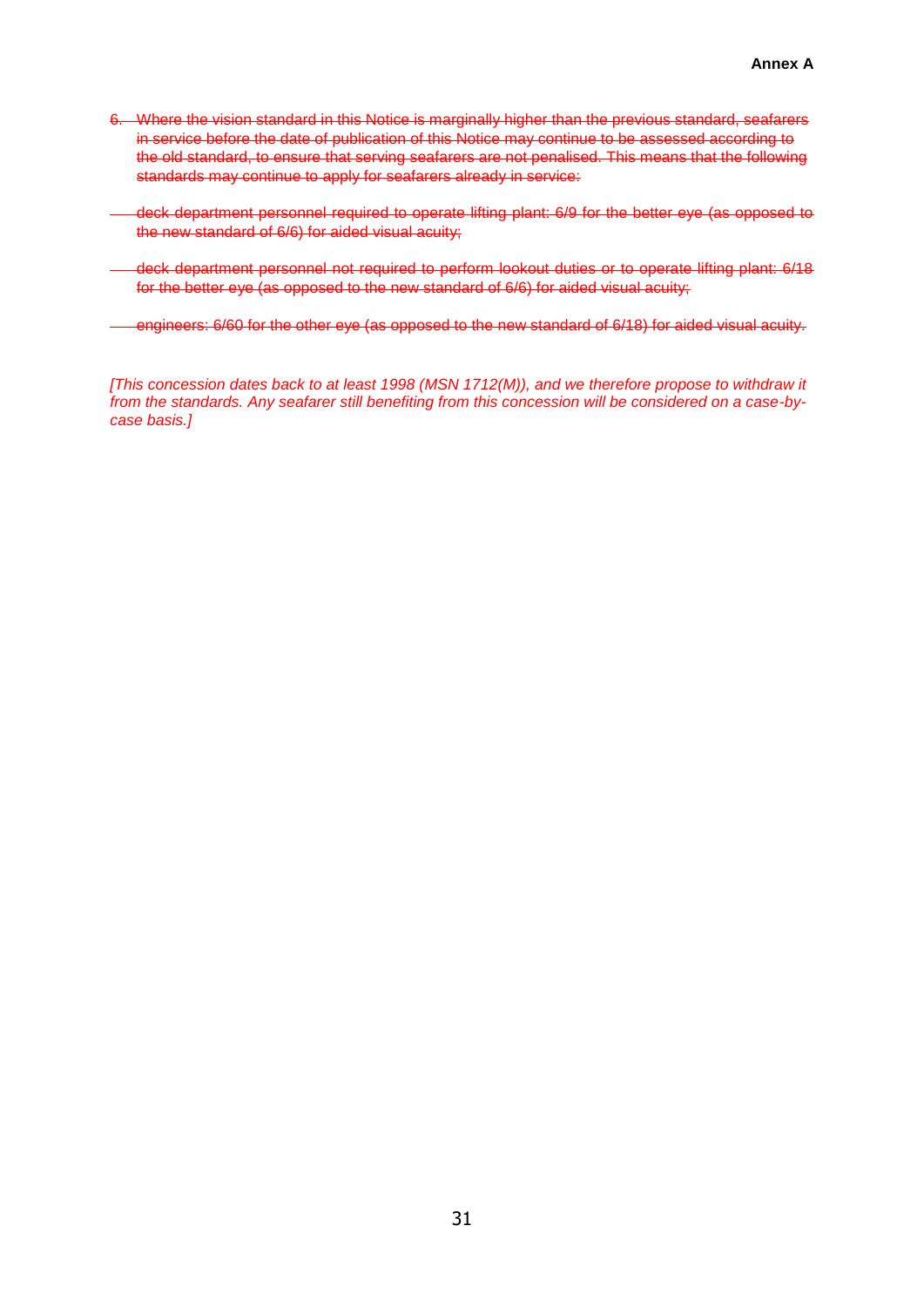# **MSN xxxx(M) Appendix 2 to Annex A**

## **Table - GUIDANCE ON ASSESSMENT OF MINIMUM ENTRY-LEVEL**

# **AND IN-SERVICE PHYSICAL ABILITIES FOR SEAFARERS**

| Shipboard task, function<br>event or condition $^{\rm 3}$                                                                                                                                                                                                                                                         | <b>Related physical ability</b>                                                                                                                                                                                                                                                                                                                                                                                                                                                                                                                                          | A medical examiner should be satisfied<br>that the candidate <sup>4</sup>                                                                                                                                                                                                                                                                                                                                                                                                                                             |
|-------------------------------------------------------------------------------------------------------------------------------------------------------------------------------------------------------------------------------------------------------------------------------------------------------------------|--------------------------------------------------------------------------------------------------------------------------------------------------------------------------------------------------------------------------------------------------------------------------------------------------------------------------------------------------------------------------------------------------------------------------------------------------------------------------------------------------------------------------------------------------------------------------|-----------------------------------------------------------------------------------------------------------------------------------------------------------------------------------------------------------------------------------------------------------------------------------------------------------------------------------------------------------------------------------------------------------------------------------------------------------------------------------------------------------------------|
| Routine movement<br>around vessel:<br>- on moving deck<br>- between levels<br>- between compartments                                                                                                                                                                                                              | Maintain balance and move with agility<br>Climb up and down vertical ladders and stairways<br>Step over coamings (e.g. Load Line Convention<br>requires coamings to be600 mm high)<br>Open and close watertight doors                                                                                                                                                                                                                                                                                                                                                    | Has no disturbance in sense of balance<br>Does not have any impairment or disease<br>that prevents relevant movements and<br>physical activities<br>Is, without assistance <sup>5</sup> , able to:<br>climb vertical ladders and stairways<br>step over high sills<br>manipulate door closing systems                                                                                                                                                                                                                 |
| Note 1 applies to this row                                                                                                                                                                                                                                                                                        |                                                                                                                                                                                                                                                                                                                                                                                                                                                                                                                                                                          |                                                                                                                                                                                                                                                                                                                                                                                                                                                                                                                       |
| Routine tasks on board:<br>- use of hand tools<br>- movement of ship's<br>stores<br>- overhead work<br>- valve operation<br>- standing a four-hour<br>watch<br>- working in confined<br>spaces<br>- responding to alarms,<br>warnings and<br>instructions<br>- verbal communication<br>Note 1 applies to this row | Strength, dexterity and stamina to manipulate<br>mechanical devices<br>Lift, pull and carry a load (e.g. 18 kg)<br>Reach upwards<br>Stand, walk and remain alert for an extended<br>period<br>Work in constricted spaces and move through<br>restricted openings (e.g. SOLAS requires<br>minimum openings in cargo spaces and<br>emergency escapes to have the minimum<br>dimensions of 600 mm $\times$ 600 mm $-$ SOLAS<br>regulation 3.6.5.1)<br>Visually distinguish objects, shapes and signals<br>Hear warnings and instructions<br>Give a clear spoken description | Does not have a defined impairment or<br>diagnosed medical condition that reduces<br>ability to perform routine duties essential to<br>the safe operation of the vessel<br>Has ability to:<br>work with arms raised<br>stand and walk for an extended period<br>enter confined space<br>$\overline{\phantom{0}}$<br>fulfil eyesight standards (table A-I/9)<br>fulfil hearing standards set by<br>$\qquad \qquad -$<br>competent authority or take account of<br>international guidelines<br>hold normal conversation |
| Emergency duties <sup>6</sup> on<br>board:<br>- Escape<br>- Firefighting<br>- Evacuation<br>Note 2 applies to this row                                                                                                                                                                                            | Don a lifejacket or immersion suit<br>Escape from smoke-filled spaces<br>Take part in firefighting duties, including use of<br>breathing apparatus<br>Take part in vessel evacuation procedures                                                                                                                                                                                                                                                                                                                                                                          | Does not have a defined impairment or<br>diagnosed medical condition that reduces<br>ability to perform emergency duties<br>essential to the safe operation of the<br>vessel<br>Has ability to:<br>don lifejacket or immersion suit<br>crawl<br>feel for differences in temperature<br>handle firefighting equipment<br>wear breathing apparatus (where<br>required as part of duties)                                                                                                                                |

# Notes to the table:

1. Rows 1 and 2 describe: (a) ordinary shipboard tasks, functions, events and conditions; (b) the corresponding physical abilities which may be considered necessary for the safety of a seafarer, other crew members and the ship; and (c) high-level criteria for use by medical practitioners assessing medical fitness, bearing in mind the different duties of seafarers and the nature of shipboard work for which they will be employed.